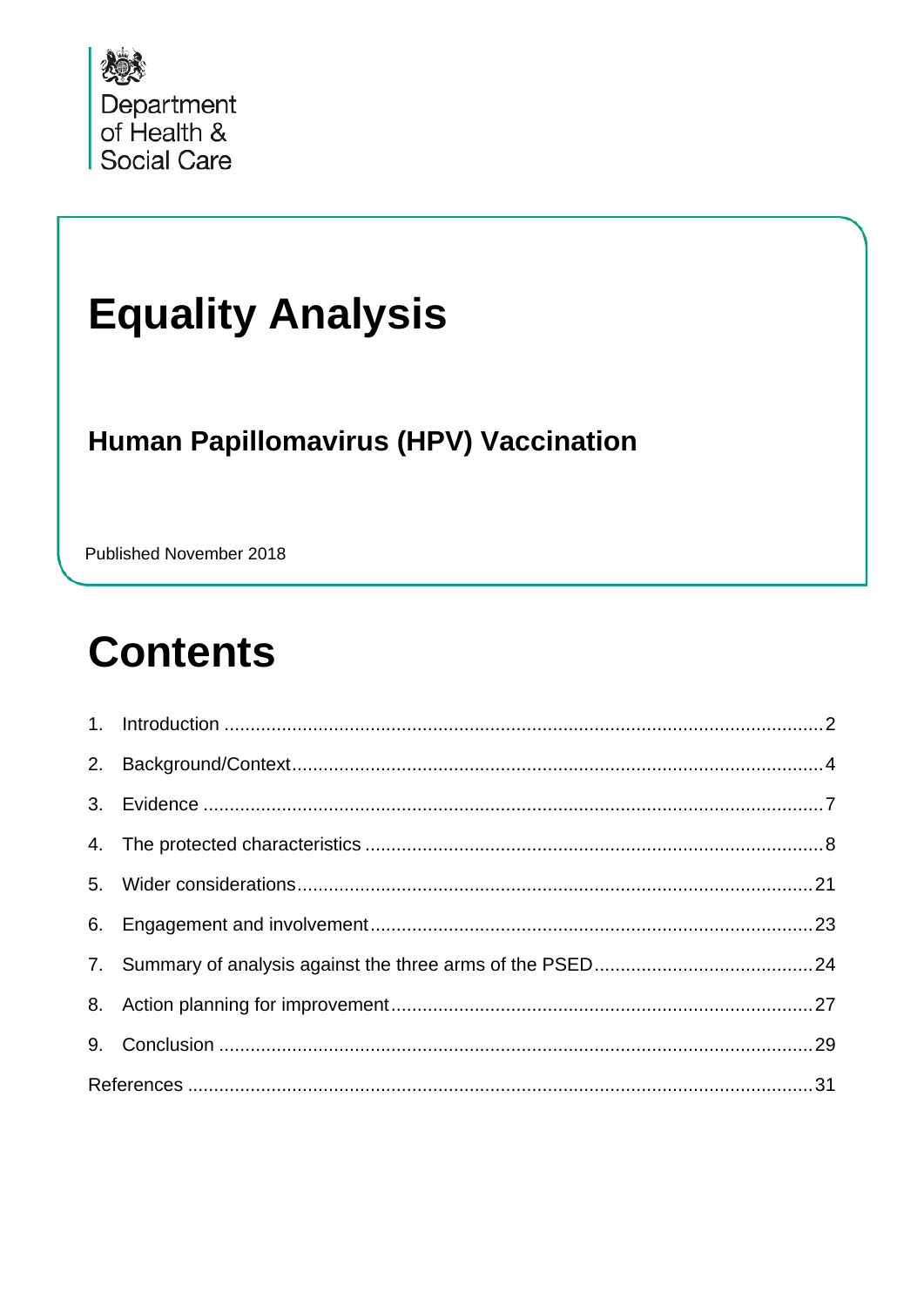# <span id="page-1-0"></span>**1. Introduction**

### **Purpose**

1.1 This document reviews equality issues related to HPV vaccination in England. It is intended to support consideration of JCVI's advice on the potential extension of HPV vaccination to adolescent boys.

### **Public sector Equality Duty (PSED) analysis**

- 1.2 The Equality Act 2010 imposes a number of obligations on public authorities. One of the most relevant to the Department is the Public sector Equality Duty which arises under section 149 of the Act. The PSED requires that when carrying out any functions ministers have due regard to the need to:
	- a) eliminate discrimination, harassment, victimisation and any other conduct that is prohibited by or under this Act;
	- b) advance equality of opportunity between persons who share a relevant protected characteristic and persons who do not share it;
	- c) foster good relations between persons who share a relevant protected characteristic and persons who do not share it.
- 1.3 The relevant protected characteristics are; age, sex, sexual orientation, gender reassignment, disability, pregnancy and maternity, race, and religion or belief.
- 1.4 The PSED does not necessarily require ministers to achieve these three goals, but to have due regard to these objectives and the desirability of promoting and achieving them when making decisions. In other words, these are three additional factors to be taken into account, along with all the other relevant factors, when making any decision.

### **Intended outcome**

1.5 This document considers equality issues in relation to the current HPV vaccination programme for girls and men who have sex with men (MSM) as well as potential HPV vaccination of adolescent boys. It is intended to support a ministerial decision on whether or not to extend the existing HPV vaccination programme so that it is 'gender neutral' for adolescents.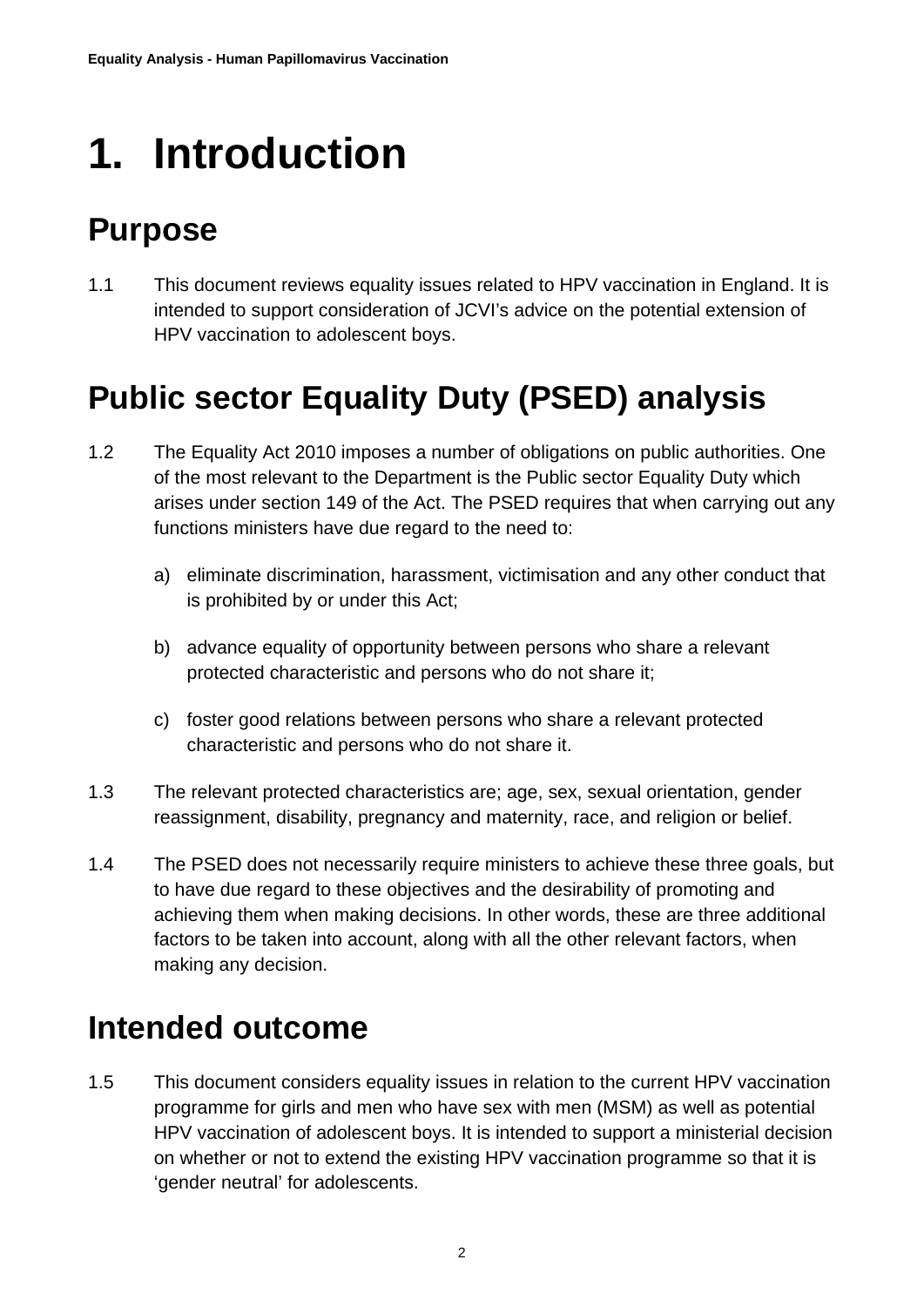#### **Who will be affected?**

- 1.6 A number of cohorts could be affected by the decision:
	- a) adolescent boys they are not currently eligible for HPV vaccination. Most receive indirect protection from the girls' programme. They would be offered direct protection if the programme was expanded to them;
	- b) men who have sex with men (MSM) from April 2018 an HPV vaccination programme started to roll out to MSM up to the age of 45 who attend sexual health clinics. If adolescent boys were vaccinated, MSM could potentially be protected from an earlier age and, in the longer term, a programme in sexual health clinics might no longer be needed;
	- c) females vaccination of boys would be expected to provide additional protection for girls over and above that provided from the existing girls' programme thus reducing even further their risk of developing cervical and other HPV-related cancers.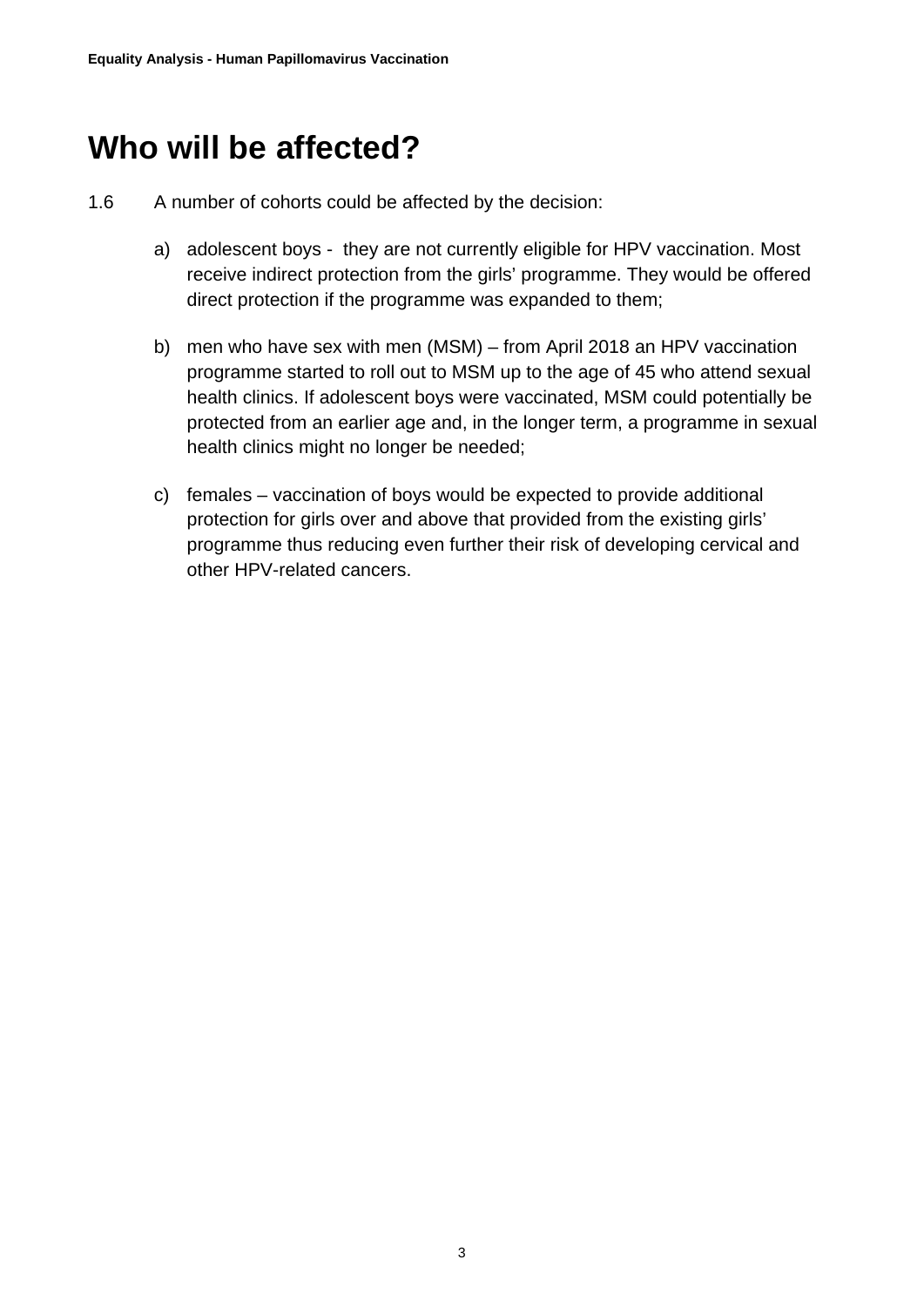## <span id="page-3-0"></span>**2. Background/Context**

- 2.1 UK vaccination programmes are based on expert advice from the Joint Committee on Vaccination and Immunisation (JCVI). The JCVI bases its recommendations on a review of a wide range of scientific and other evidence, including from the published literature, and commissioned studies such as independent analyses of vaccine effectiveness and cost effectiveness. Cost-effectiveness is important because it is about how to fairly, consistently and robustly assess which interventions and treatments should be funded in a publicly funded health system.
- 2.2 Human papillomavirus (HPV) is the most common viral sexually-transmitted infection. Most sexually active women and men will be infected at some point in their lives and some may be repeatedly infected. Infection is most likely to occur in late teens and early twenties. Though most HPV infections clear spontaneously, in some people the infection can persist and this can cause abnormalities of the tissue infected which, if left undetected and untreated, can lead to cancer.
- 2.3 There are over 100 different types of HPV, thirteen of which are known to be linked with cervical cancer. Persistent infection by a high-risk HPV type is the most important causal factor for the development of cervical pre-cancerous and cancerous lesions. HPV is responsible for almost all cervical cancers, with two HPV types (16 and 18) responsible for about 80%[i](#page-30-0) of all cervical cancers in the UK.
- 2.4 On the advice of the JCVI, an HPV vaccination programme for girls was introduced into the UK vaccination schedule in September 2008. The primary aim of the programme was prevention of cervical cancer. Around 3000 women are diagnosed with cervical cancer each year, with around 900 associated deaths.
- 2.5 At the time the original cost-effectiveness modelling was done for JCVI's consideration, it is understood that the available vaccines (a bivalent which protects against two HPV types [16 and 18] and a quadrivalent which protects against four HPV types [16, 18, 6 and 11]) were only licensed for use in females for prevention of cervical cancer and, in the case of the quadrivalent vaccine, genital warts also. There were vaccine trials in males underway and therefore the modellers considered the cost-effectiveness of potentially extending vaccination to males.
- 2.6 With respect to adolescent boys, the JCVI advised that vaccination was not costeffective. This was mainly because high HPV vaccination coverage in girls would cause a decrease in the prevalence of infection thus generating herd protection and with high coverage in girls, vaccinating boys would provide little additional benefit to the prevention of cervical cancer, the aim of the programme. The JCVI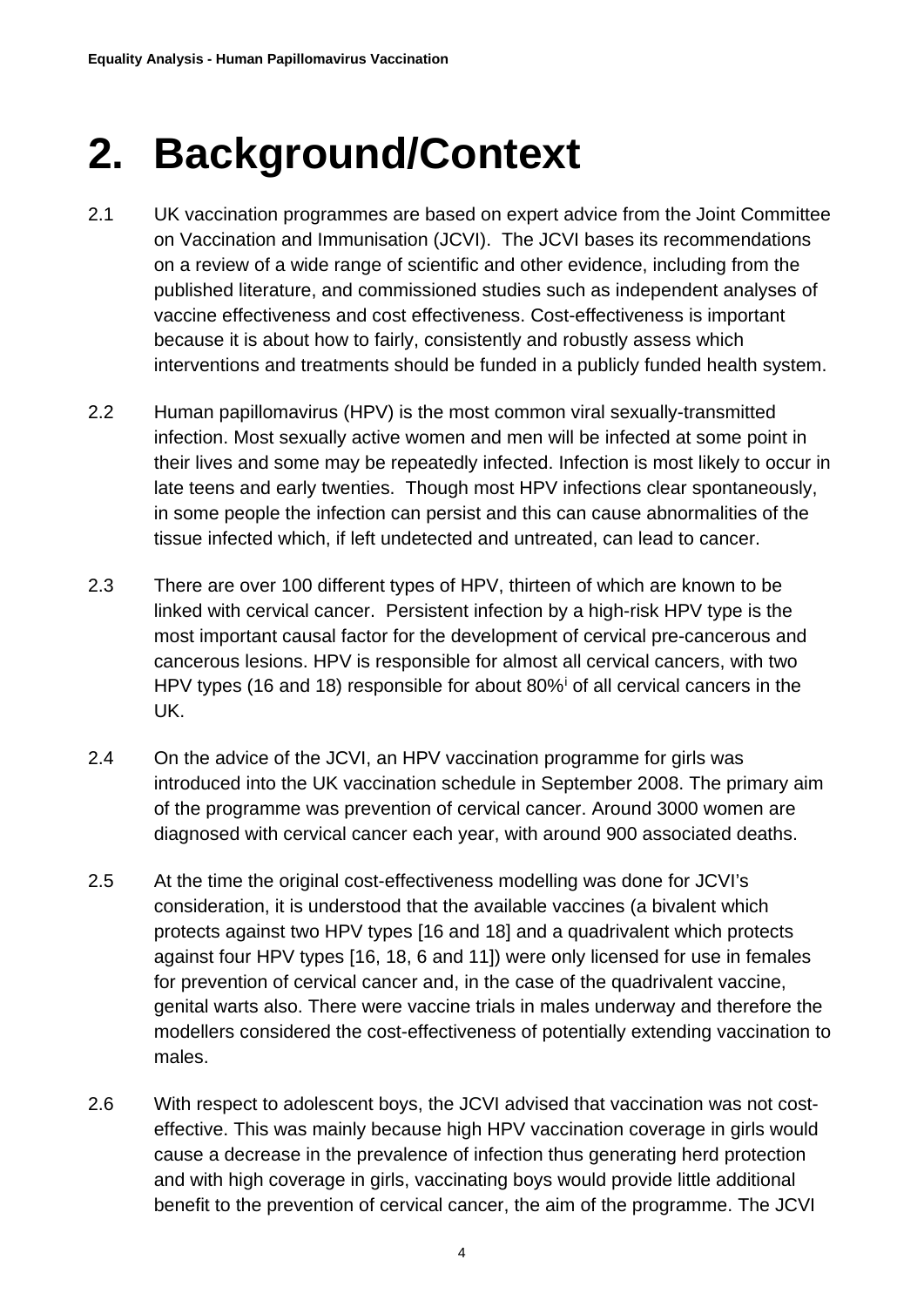considered that there was insufficient evidence on the protective effects of the vaccine against non-cervical HPV related cancers (some of which could also affect males). They therefore noted that when more data became available, high-risk groups such as MSM would be considered. In addition, the Equality Impact Assessment<sup>[ii](#page-30-1)</sup> issued by the then Department of Health in April 2008 noted that: 'Studies are now being carried out on the use of the vaccine to see if it is also safe in men to protect against genital warts and certain penile and anal cancers. The DH will consider the vaccine for boys and men if it becomes licensed and the intervention is cost effective.'

- 2.7 Since the JCVI's original advice in 2008<sup>iii</sup>, there has been increasing evidence that HPV vaccines can protect against other anogenital cancers (e.g. anus, penis, vagina and vulva) as well as oropharyngeal cancers (e.g. mouth and throat).
- 2.8 The JCVI keeps the eligibility criteria of all vaccination programmes under review and considers new evidence as it emerges. In view of increasing evidence on the association between HPV infection and other cancers and the impact of HPV vaccination on HPV infection the JCVI reviewed whether or not the HPV vaccination programme for girls should be extended to males. They considered vaccination for adolescent boys as well as MSM.
- 2.9 In November 2015, the JCVI advised that an HPV vaccination programme for MSM should be introduced for those attending sexual health clinics as they are at particularly high risk of HPV infection and may receive little indirect protection from the current HPV girls' vaccination programme. Following a successful pilot in 2016-17, national roll out of an HPV vaccination programme for MSM aged 45 and under attending such clinics in England began in April 2018.
- 2.10 In July 2017, the JCVI issued an interim statement on HPV vaccination for adolescent boys. It indicated that extending the current programme to boys would not be a cost-effective use of health service resources in the UK setting. It consulted on this advice and issued its final statement in July 2018. This advised that:
	- a) there is evidence of benefit in vaccinating boys and a gender neutral programme would provide resilience against short-term fluctuations in uptake as well as offer the prospect of better control of the main cancer causing types of HPV;
	- b) gender-neutral vaccination would provide optimal protection in MSM in the long term;
	- c) under standard economic methodology extending the HPV vaccination programme to adolescent boys would not be a cost-effective use of health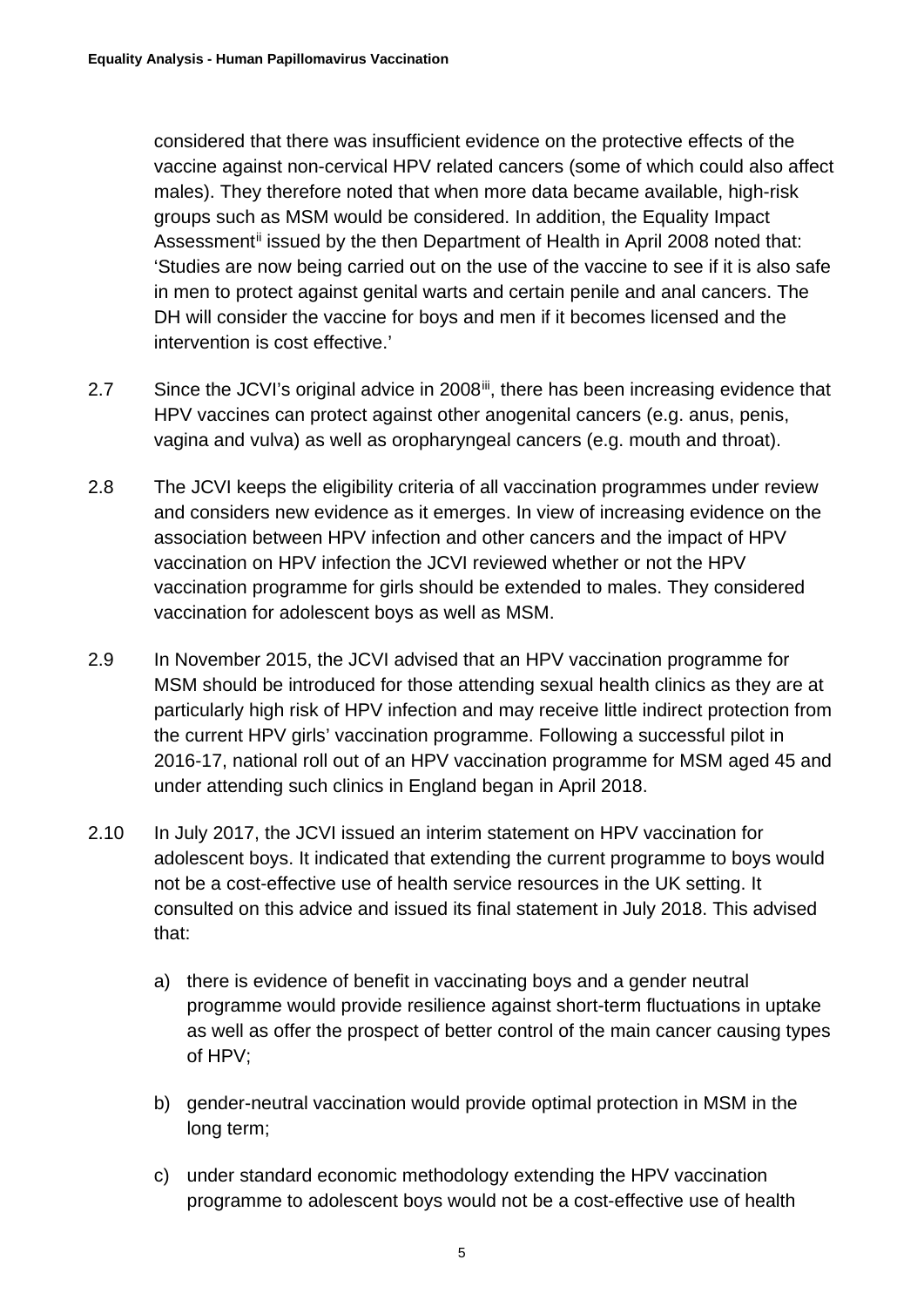service resources in the UK setting and increasing the attributable fraction of HPV for oropharyngeal cancer does not alter this;

- d) it could be argued that a 1.5% discount rate could be appropriate to better take into account the longer term impact of HPV vaccination in cancer prevention. It is likely that HPV vaccination for boys would be cost-effective using this approach;
- e) if considering a cost-effectiveness analysis where a combined girls' and boys' programme is compared to no HPV vaccination, gender-neutral adolescent HPV vaccination is highly likely to be cost-effective.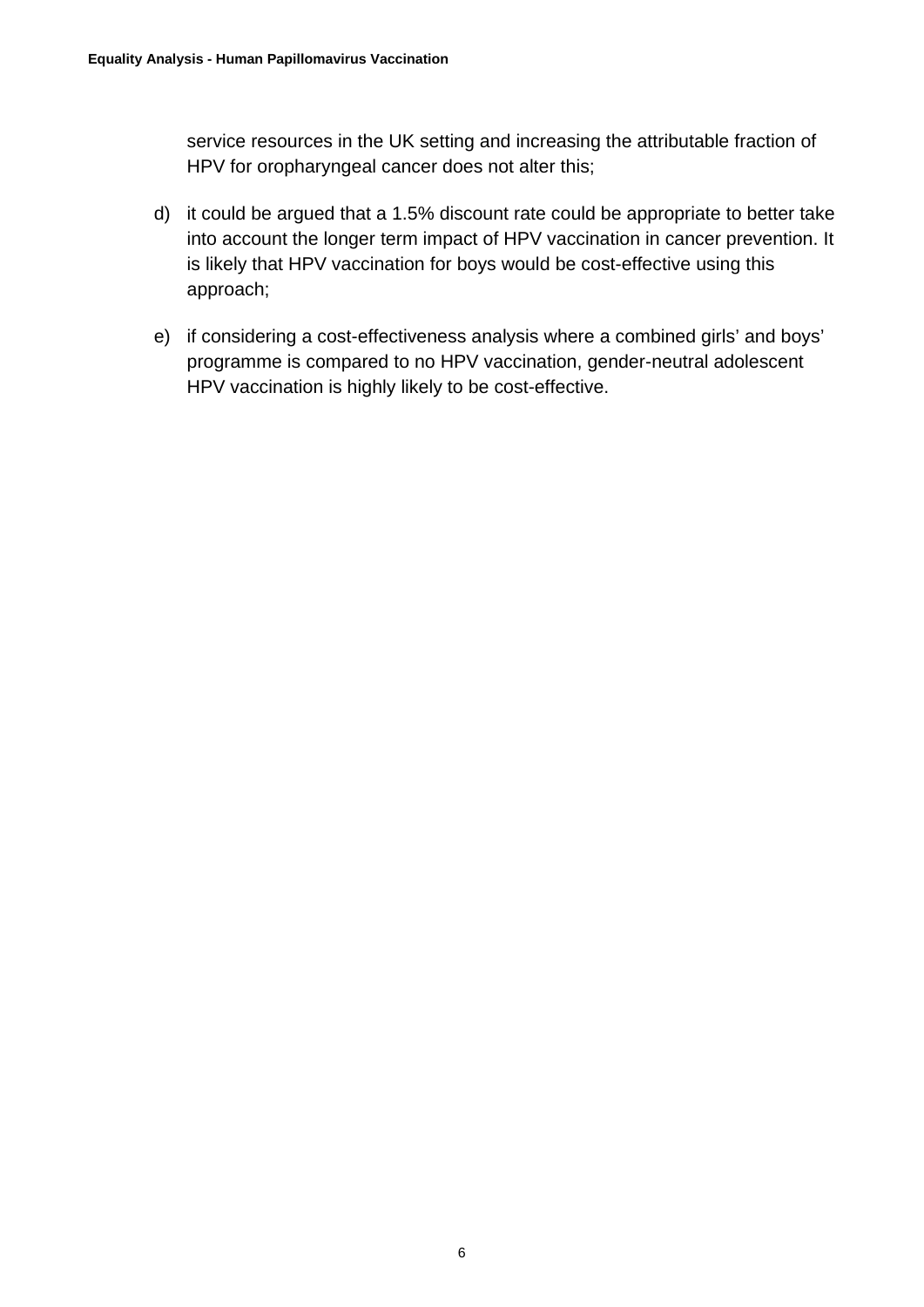## <span id="page-6-0"></span>**3. Evidence**

- 3.1 The JCVI considered all relevant scientific evidence in developing their advice. Evidence for this equality analysis was considered from the following sources:
	- a) [JCVI's statement on HPV vaccines to protect against cervical cancer](http://webarchive.nationalarchives.gov.uk/20120907090205/http:/www.dh.gov.uk/prod_consum_dh/groups/dh_digitalassets/@dh/@ab/documents/digitalasset/dh_094739.pdf) 18 Jul 2008
	- b) [Equality Impact Assessment Report Outline \(HPV Immunisation for Girls\)](http://webarchive.nationalarchives.gov.uk/20120503212515/http:/www.dh.gov.uk/prod_consum_dh/groups/dh_digitalassets/documents/digitalasset/dh_104014.pdf) Dec 2007
	- c) [JCVI statement on HPV vaccination of men who have sex with men](https://www.gov.uk/government/uploads/system/uploads/attachment_data/file/477954/JCVI_HPV.pdf) Nov 2015
	- d) [JCVI Interim Statement on Extending HPV Vaccination to Adolescent Boys](https://www.gov.uk/government/uploads/system/uploads/attachment_data/file/630125/Extending_HPV_Vaccination.pdf) Jul 2017
	- e) Extracts from JCVI Minutes and JCVI HPV sub-committee minutes
	- f) Responses to JCVI's July 2017 consultation on their interim advice
	- g) [JCVI's final statement on HPV vaccination for boys](https://www.gov.uk/government/publications/jcvi-statement-extending-the-hpv-vaccination-programme-conclusions) Jul 2018
	- h) Correspondence, meetings, parliamentary debates and information from websites of interested stakeholders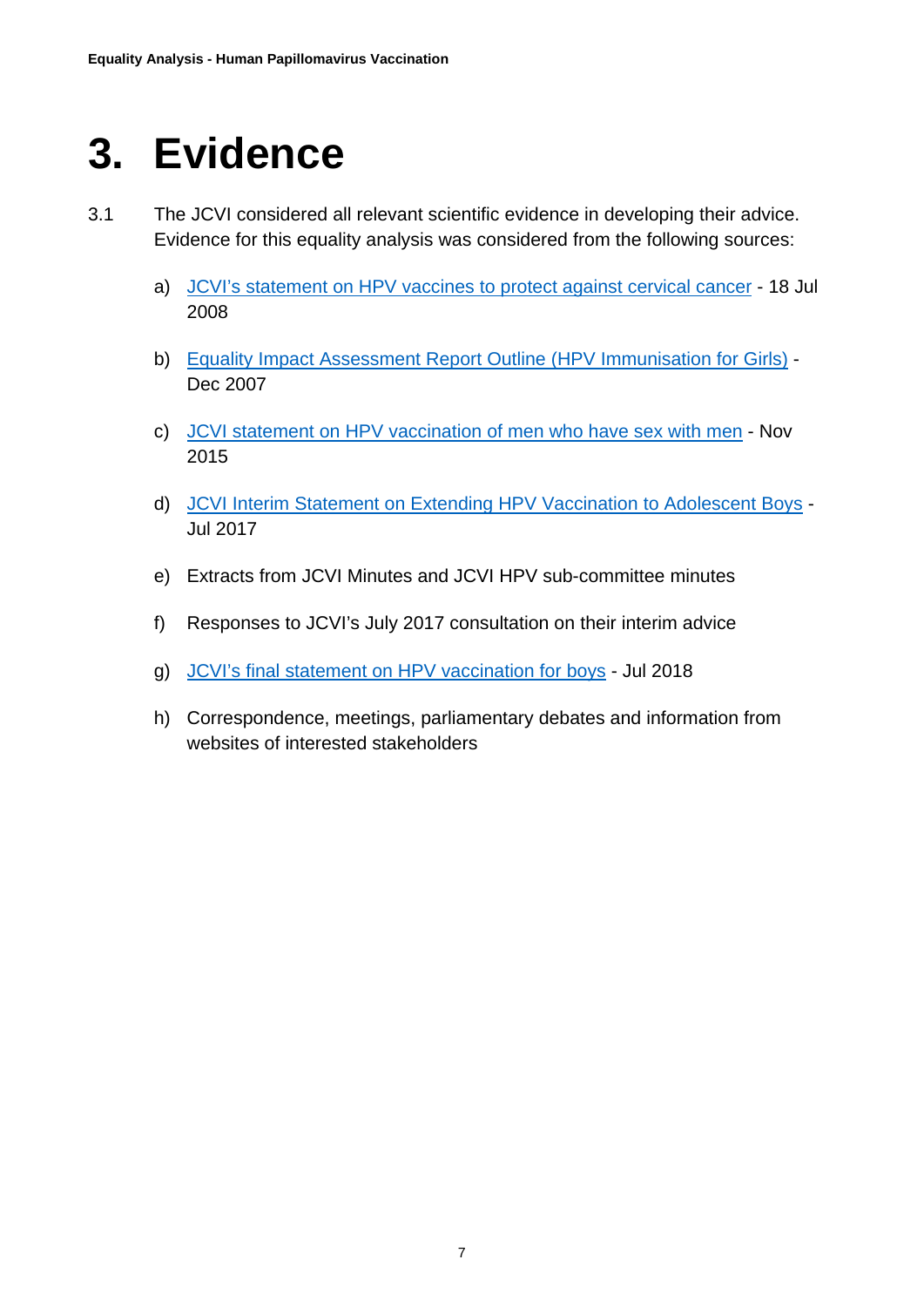## <span id="page-7-0"></span>**4. The protected characteristics**

- 4.1 All UK vaccination programmes have eligibility criteria. These are based on expert advice from the JCVI and ensure that programmes are targeted, for example, at those most at risk or who could benefit the most from the vaccination in question. The JCVI bases its advice on eligibility on a wide range of evidence.
- 4.2 This section considers the current eligibility criteria for HPV vaccination (girls aged 12-13 and MSM under 45) and potential introduction of HPV vaccination for adolescent boys alongside each of the protected characteristics outlined in the PSED. These protected characteristics are: age, sex, sexual orientation, gender reassignment, pregnancy & maternity, disability, race and religion or belief.

### **Age**

#### **HPV vaccination for girls and boys**

- 4.3 When it was introduced in 2008, the JCVI recommended a universal HPV vaccination programme for girls aged 12 to 13 years with a two-year 'catch up' vaccination programme for girls aged 13 to 17 years. The programme in England is now focused on girls aged 12 to 13 years although girls remain eligible until the age of 18 if they miss vaccination for any reason. The age criterion takes into account three key facts:
	- a) the HPV vaccines which are currently licenced are prophylactic (i.e. effective at preventing HPV infection);
	- b) that 'infection is most likely to occur in late teens and early twenties<sup>[iv'](#page-30-3)</sup> this indicates that the best time to vaccinate is before sexual debut.
	- c) that 'the vaccines produce higher antibody titres in individuals aged 10 to 14 years compared with those who are 15 to 24 years old $v - t$  $v - t$  this means that the immune response to HPV vaccination is better in younger age groups and therefore greater protection is likely to be provided if the vaccine is given at a younger age.

There has been no recent evidence to suggest that the above position has changed.

4.4 It is arguable that the current policy has a negative impact in relation to elimination of discrimination as the programme is not extended to women over the age of 18.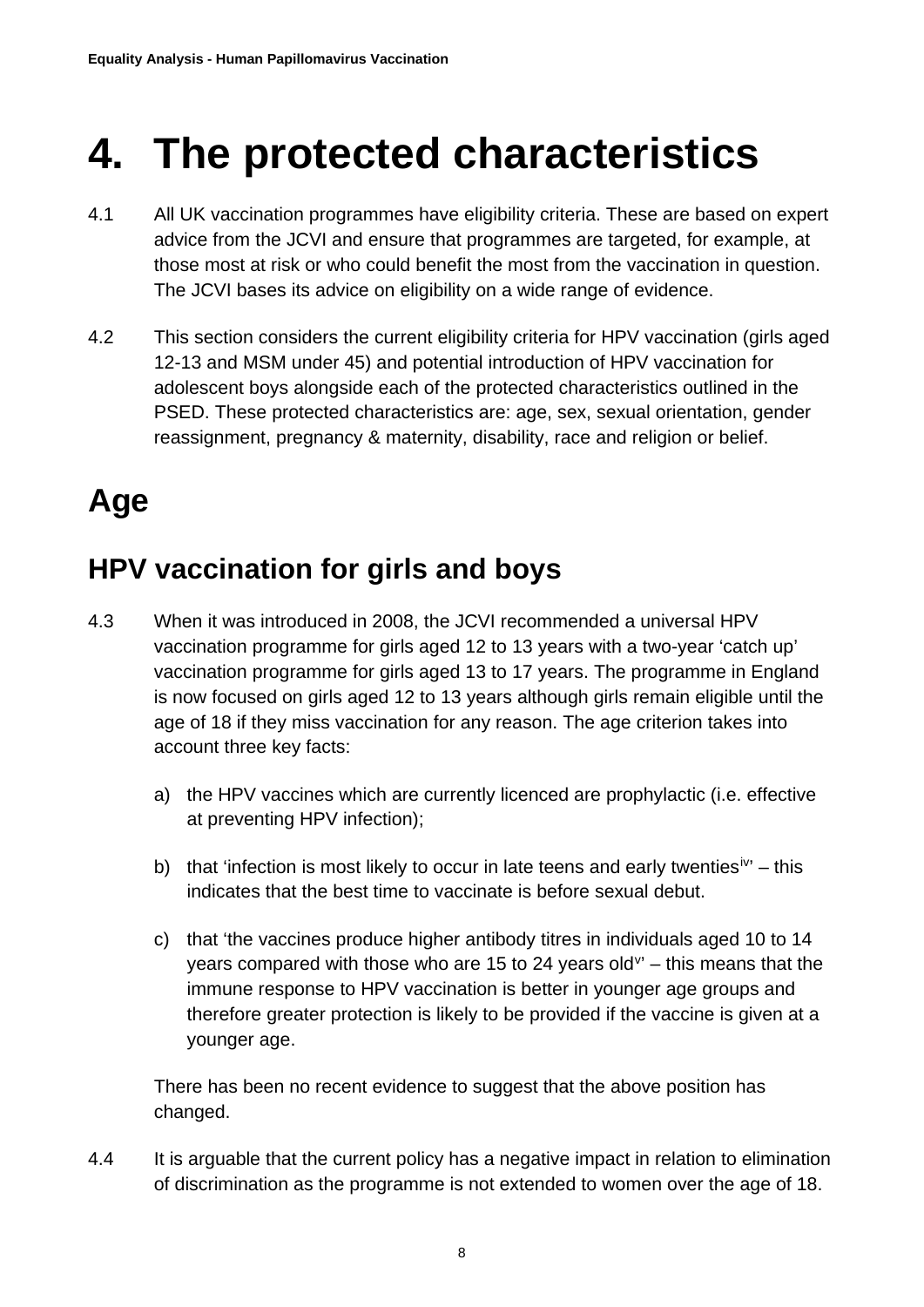Routine vaccination of girls aged 12 to 13 is likely to be before sexual debut and therefore before risk of contracting an HPV infection, it is also likely to produce greater immune response and therefore better protection than vaccination at an older age although girls remain eligible for vaccination up to 18. This age criterion was, and continues to be, justifiable. Also, the girls' vaccination programme provides indirect protection to boys and so seeks to advance equality of opportunity between girls and boys of a similar age. It is considered to have neutral impact on fostering good relations between girls and boys of a similar age.

- 4.5 If HPV vaccination was to be extended to boys, an age criterion would be used as for all national vaccination programmes. The JCVI's final statement does not include a suggested age criterion. It does note that HPV vaccine generates comparable immunogenicity to that seen in girls and that, as for girls, maximum benefit results from vaccination before sexual debut. Also, modelling work considered the same age eligibility as for girls. Introducing vaccination for boys aged 12-13 and having them remain eligible for vaccination up to 18 would reduce any perceived discrimination from the current programme and advance equality of opportunity within adolescents.
- 4.6 When the girls' HPV vaccination programme was introduced, there was a catch-up programme to vaccinate girls aged 13-17. As the HPV girls' programme has been in place for ten years and has and will continue to provide indirect protection to older boys alongside the MSM selective programme which will offer direct protection to older men at particularly high risk, a catch-up programme is not essential although it would provide the maximum advancement in terms of equality of opportunity. It is considered neutral in terms of fostering good relations.

#### **HPV vaccination for MSM**

- 4.7 The JCVI noted in their statement of November 2015 that the majority of evidence on the sexual behaviours, incidence and risk of infection in MSM is limited to those MSM who attend genitourinary medicine (GUM) and HIV services. However they also noted that these are the most accessed sexual healthcare services by selfdeclaring MSM and that MSM accessing these services are known to be a highrisk group within the MSM population in terms of risk behaviour and sexually transmitted infection (STI) transmission.
- 4.8 JCVI's HPV sub-committee had advised in their meeting of June 2015 that a programme to vaccinate MSM aged up to 40 years old who attend GUM and HIV clinics was highly likely to be cost-effective, subject to procurement of the vaccine and delivery of the programme at a cost-effective price. It was also noted that sexual behaviour data becomes sparse for MSM after the age of 40 years and that it is difficult to extrapolate much beyond that age group. The sub-Committee was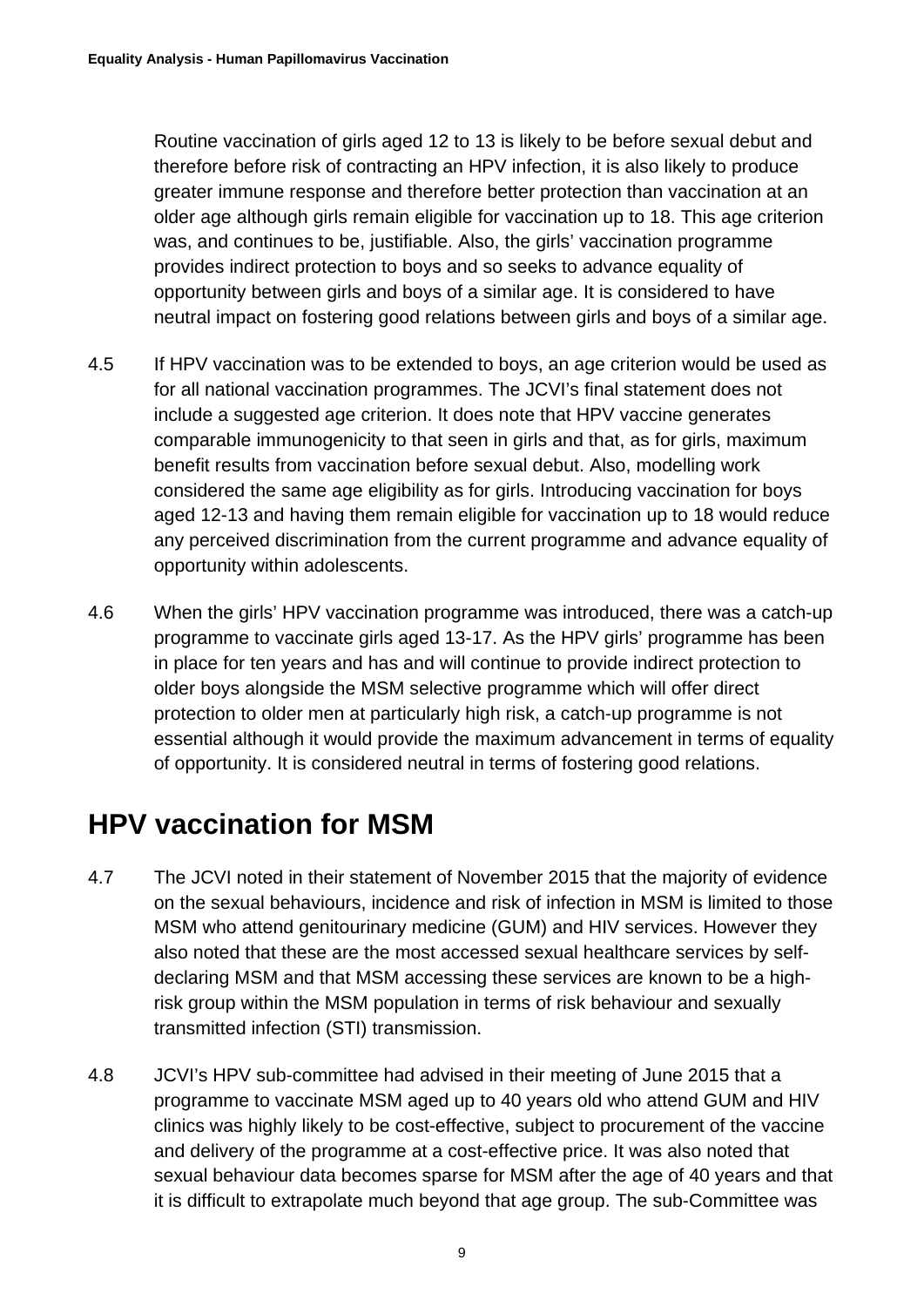of the view that sexual behaviour of MSM would not change significantly between the age of 40 and 45 but information beyond the age of 45 was more uncertain.

- 4.9 Based on the HPV sub-committee's advice, the JCVI advised an HPV vaccination programme for MSM attending sexual health services up to the age of 45 if it could be delivered at a cost-effective price. Following a successful pilot, the MSM programme is in the process of being rolled out across England.
- 4.10 Some stakeholders have expressed concern that 45 is an arbitrary age limit, noting for example that an older person could come out of a long term relationship and then have multiple partners. Although there is an upper age limit, clinicians are able to offer vaccinations outside of the national programme on a case by case basis based on clinical judgement. An MSM over the age of 45 attending sexual health services could therefore potentially receive HPV vaccination if a clinician deemed it clinically justified.
- 4.11 This age criterion was, and continues to be, justifiable. It is considered neutral in terms of eliminating discrimination, advancing equality of opportunity and fostering good relations for the reasons outlined in paragraph 4.10 above.

### **Sex**

- 4.12 This protected characteristic (alongside sexual orientation) is the most likely to be considered relevant when considering if there are equality issues in providing a girls-only adolescent HPV vaccination programme (supplemented by an MSM programme) when compared to providing HPV vaccination for both adolescent boys and girls.
- 4.13 As referred to earlier (see paragraph 2.4), the primary aim of the HPV vaccination programme for girls when it was introduced in 2008 was to protect against cervical cancer. As boys do not have a cervix they cannot develop cervical cancer. However, they did and continue to receive indirect protection from the programme. Reducing the circulation of HPV infection reduces the risk of boys becoming infected by HPV and therefore developing diseases attributed to HPV. Boys therefore receive some indirect protection from the HPV vaccination programme over and above its overall aim to prevent cervical cancer.
- 4.14 Since the girls' programme was introduced there has been increasing evidence that non-cervical HPV-related cancers can be protected against by HPV vaccination. Some of these are male specific cancers (e.g. penile cancer) and others are cancers seen in both men and women (e.g. anal and oropharyngeal cancers). Protection against non-cervical cancers is therefore a beneficial byproduct of the existing programme established to protect against cervical cancer.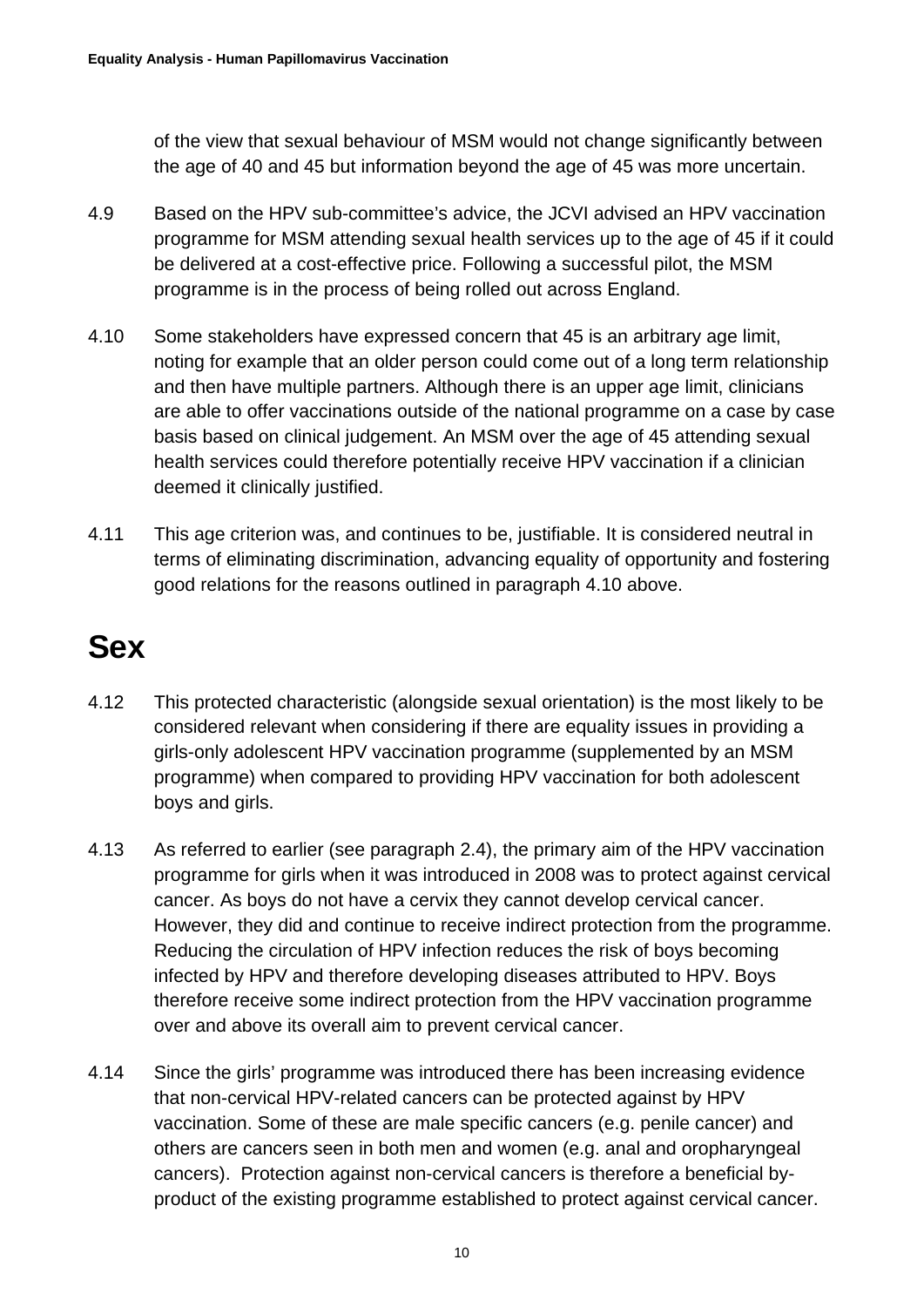- 4.15 HPV is responsible for almost all cervical cancers. There is less certainty about the proportion of non-cervical HPV related cancers that are attributable to HPV and this is complicated by other risk factors, for example, alcohol and smoking which can cause head and neck cancers. However, even with this uncertainty the level of HPV-attributed non-cervical cancers is not insignificant. For example:
	- a) estimates for HPV-related oropharyngeal cancers are between 31% (Conway and Anatharanan - unpublished) and around 60%.
	- b) around 77% of anal cancers are caused by HPV types 16, 18 and 33 (as modelled by Public Health England and based on International Agency for Research on Cancer review).
- 4.16 Proportionality is a consideration. For example, JCVI's interim statement in July 2017 stated that in England in 2014, there were 2,590 diagnoses of cervical cancer, and 726 deaths. Over 99% of cervical cancers are caused by HPV. In the same time period there were 2,380 new cases of oropharyngeal/oral cavity cancer and 479 deaths. In its July 2018 statement on HPV vaccination, JCVI considered estimates of the proportion of oropharyngeal/oral cavity cancers attributable to HPV range between 31% and 60%. Other cancers have fewer cases and/or a smaller proportion are likely to be caused by HPV; in 2014 there were 359 deaths from vulvar cancer (12.7% of cases attributed to HPV), 103 deaths from penile cancer (28.6% of cases attributed to HPV) and 281 deaths from anal cancer (77.0% of cases attributed to HPV). However, there is evidence that some cancers, particularly oral and anal cancer, are increasing and evidence of the proportion attributable to HPV is still emerging. Some stakeholders noted that anal and oral cancer are generally diagnosed late and thus have poor outcomes and the treatments can result in severe loss to quality of life so prevention would be particularly beneficial.
- 4.17 It will take a number of years before we will have direct evidence of the impact that the current HPV vaccination programme is having on HPV-related cancers and therefore the scale of indirect protection for boys against such cancers. Given the increasing evidence that a range of non-cervical cancers are preventable by HPV vaccines, it is reasonable to assume that the existing HPV vaccination programme will have some impact for males and females in terms of non-cervical HPV related cancers. One option would be to await evidence of the scale of indirect protection the girls' and MSM programmes offer to boys before considering whether or not to take action now to expand the programme further. The other is to expand the programme to boys now to increase the chances of similar levels of protection for both sexes. The addition of the MSM programme will have a positive impact in terms of advancing equality of opportunity in relation to levels of protection for males, albeit the direct protection would be largely limited to older MSM attending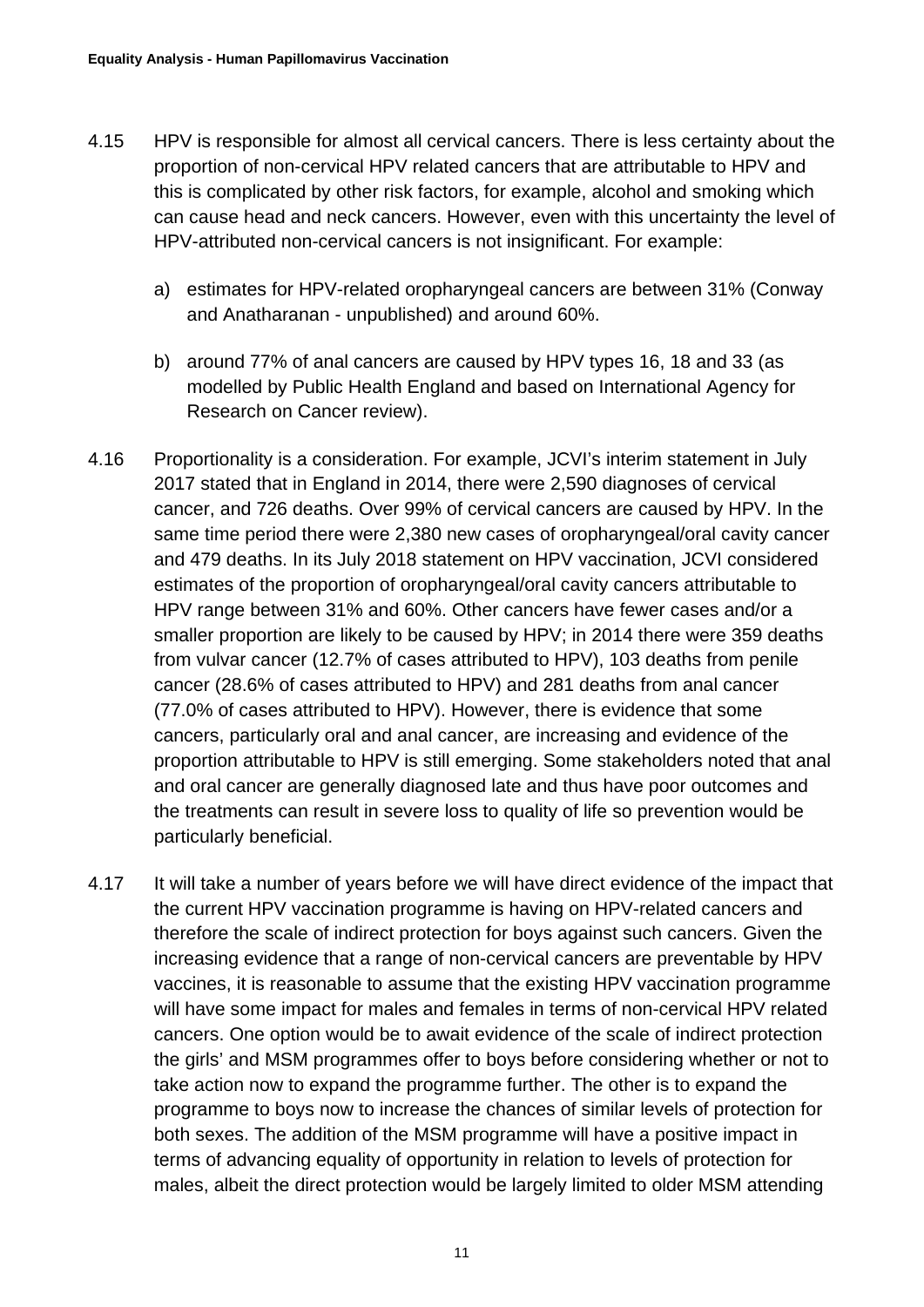sexual health services. However, the greatest advancement would be gained from vaccinating adolescent boys too.

- 4.18 In addition to protection against non-cervical HPV related cancers, HPV vaccination can provide protection against genital warts (depending on the vaccine being used). Prevention of genital warts is not the primary aim of the current HPV vaccination programme but an additional benefit resulting from the vaccine currently being used. This additional benefit is seen in both girls and boys. Girls aged 15-17 are receiving some direct protection as evidenced by a decline in the rate of first episode genital warts of 89% between 2009 and 2017<sup>[vi](#page-30-5)</sup>. Boys are receiving indirect protection as evidenced by a reduction of the rate of first episode genital warts in young heterosexual males aged 15-17 years between 2009 and 2017 of 70%<sup>vii</sup>. This suggests substantial herd protection from the existing girls' HPV vaccination programme. However, the reduction in boys is slightly less than that seen in girls. As genital wart protection is not the aim of this programme but a welcome by-product and one that is dependent on the vaccine used for the programme (which is determined at each procurement round), it is not considered that the issue of genital wart protection in relation to this vaccination programme could be considered discriminatory. It is considered neutral in terms of promoting equality of opportunity and fostering good relations.
- 4.19 A programme that also vaccinates adolescent boys would provide all those vaccinated with direct protection against HPV infection, and associated disease including HPV related cancers and genital warts. As the JCVI noted in their final statement there are clear health benefits in vaccinating boys. For example, it:
	- a) would potentially provide optimal protection for MSM by offering vaccination before the age of sexual debut; and,
	- b) would provide the greatest level of protection from HPV-related cancers not just for boys but for girls - it is predicted that by vaccinating boys as well as girls, additional cases of cervical and non-cervical cancer will be prevented in women and additional cases of non-cervical cancer will be prevented in males especially in MSM although the impact in terms of numbers of cases and proportion by each sex is dependent on a range of assumptions.
- 4.20 Without taking into account cost-effectiveness, an improvement to the health of the UK population from vaccinating boys over and above the benefits already seen and the future benefits predicted from the current girls' and MSM programmes is evident.
- 4.21 We have considered if maintaining the girls' programme in its current form (supplemented by a programme for MSM attending sexual health services) would amount to unlawful sex discrimination contrary to the Equality Act 2010 (the Act). It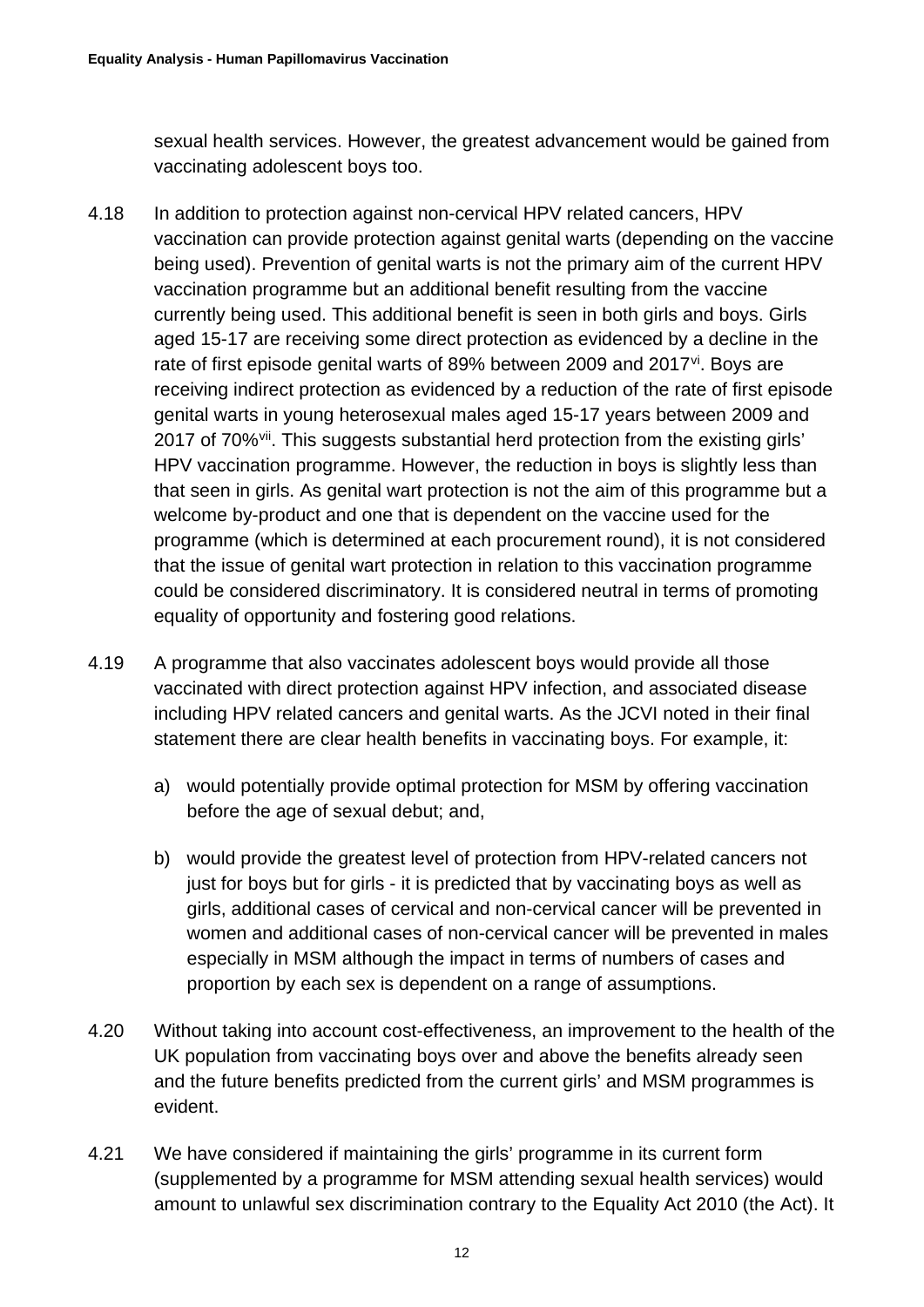is our view that it does not as an HPV vaccination programme could fall within the exception for single-sex services provided for at paragraph 27 of Schedule 3 to the Act.

- 4.22 A girls' only programme (supplemented by an MSM programme) could be considered a proportionate means to reduce cervical and other HPV-related cancers more generally. This would be considered proportionate for a range of reasons including the negligible additional health benefits of extending the vaccination programme to adolescent boys in the context of high coverage amongst adolescent girls and that much of the benefit from vaccinating adolescent boys would be the additional prevention of cervical cancer cases in women.
- 4.23 However, just because it is not unlawful to have a girls' only programme does not mean that vaccinating boys should not be considered. There are a range of equality-related arguments to consider particularly in view of the increasing evidence of association between HPV infection and non-cervical HPV related cancers and the additional benefits vaccinating boys would provide for the population. A number of issues have been considered including those raised by stakeholders both during the JCVI consultation on their interim statement and with DHSC directly. These are discussed below.
	- a) The majority of health benefit from HPV vaccination is from vaccinating girls this is primarily due to the substantial effects on reducing HPV related disease achieved by the high uptake of the girls' programme (through herd protection). The University of Warwick's analysis [as yet unpublished] determined that although there is some additional population health benefit to both males and females by extending the programme, the vast majority of benefits of vaccinating boys would be seen in unvaccinated girls and MSM. They noted that using the same number of vaccines to achieve 80% coverage in girls has a greater impact than vaccinating 40% of both boys and girls and greater overall benefit in sustaining and increasing the uptake in girls than in vaccinating boys<sup>[viii](#page-30-7)</sup>. There is therefore a potential risk that extending HPV vaccination to boys could be detrimental overall if it diverts resource away from improving current vaccination uptake rates amongst girls especially in areas where uptake is lower than the wider population.
	- b) Direct protection for boys HPV vaccination of boys would be expected to reduce the prevalence of HPV infection amongst the male population. This could reduce the rates of genital warts (subject to the HPV vaccine being used) to a lower level than a girls-only programme alone and also reduce the rates of some non-cervical HPV-related cancers. This would provide equality of opportunity to boys as they would be receiving direct benefit from the HPV vaccination programme rather than indirect benefit only.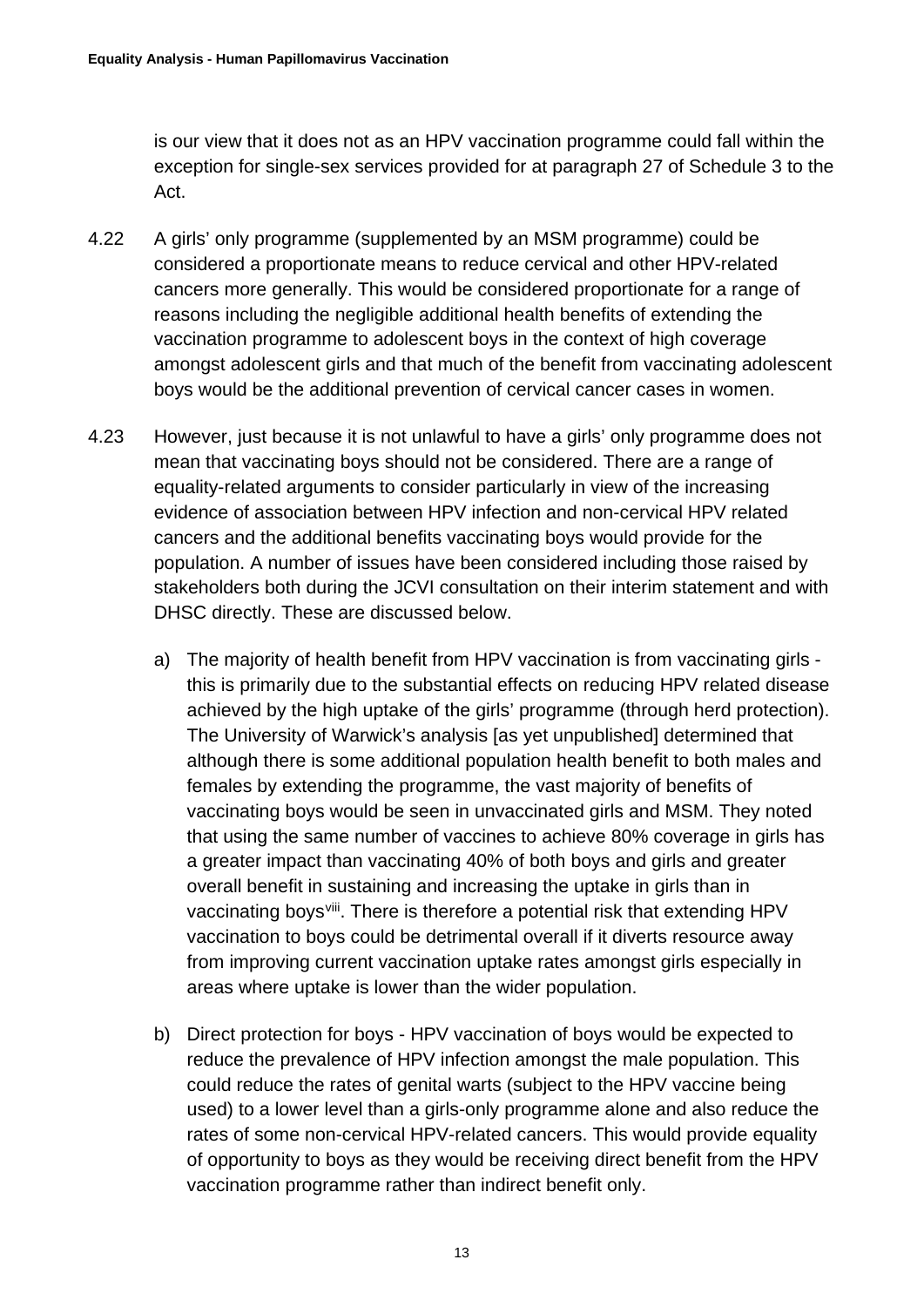- c) Greater protection for MSM the MSM programme will most likely vaccinate most MSM after sexual debut and therefore after potential exposure to HPV infection. In addition, not all MSM will attend sexual health services although those at highest risk are expected to. The current girls' and MSM programmes will not provide the same level of protection to MSM as a gender neutral adolescent HPV vaccination alongside an MSM programme. Vaccinating all boys at an age that would generally be before potential exposure, regardless of their sexual orientation, would provide equal levels of protection to those adolescent boys who have sex with men or women in future. Vaccinating adolescent boys would therefore advance equality of opportunity. However, a gender neutral adolescent HPV programme would not provide protection to older individuals identifying as MSM, Provision of an MSM programme alongside a potential gender neutral programme until individuals who identify as MSM are already vaccinated through the adolescent programme when they begin attending sexual health services would maximise equality of opportunity.
- d) Advantage for girls of vaccinating boys the main benefit of HPV vaccination for boys in terms of cancer is even greater protection against cervical cancer. Thus, by not introducing HPV vaccination for boys, the main disadvantage is for girls. One consideration is therefore whether it is acceptable to vaccinate boys mostly to provide more protection for girls. Given that boys will also receive some direct protection themselves over and above the level they receive indirectly from the girls' programme this would seem a reasonable situation. The campaign to extend HPV vaccination to boys is backed by a large number of charities and professional organisations which would indicate that such a move would be supported irrespective of whether the main beneficiaries would be males or females.
- e) Potential decline in coverage for girls' programme the relative benefit of vaccinating boys would be much greater if the coverage in girls were considerably lower than at present (currently over 80%). The JCVI noted in their minutes of June 2017 that the sustained high uptake in the girls' programme together with the length of time it has been running provides considerable resilience to the programme in the event of any temporary fall in coverage. Uptake is currently high and stable and recent results from a PHE attitudinal survey give cause for optimism that this will continue. For example:

i) 97% of young people stated it was important to accept offered vaccinations; and

ii) 97% of parents thought it was important to be offered vaccination against cervical cancer.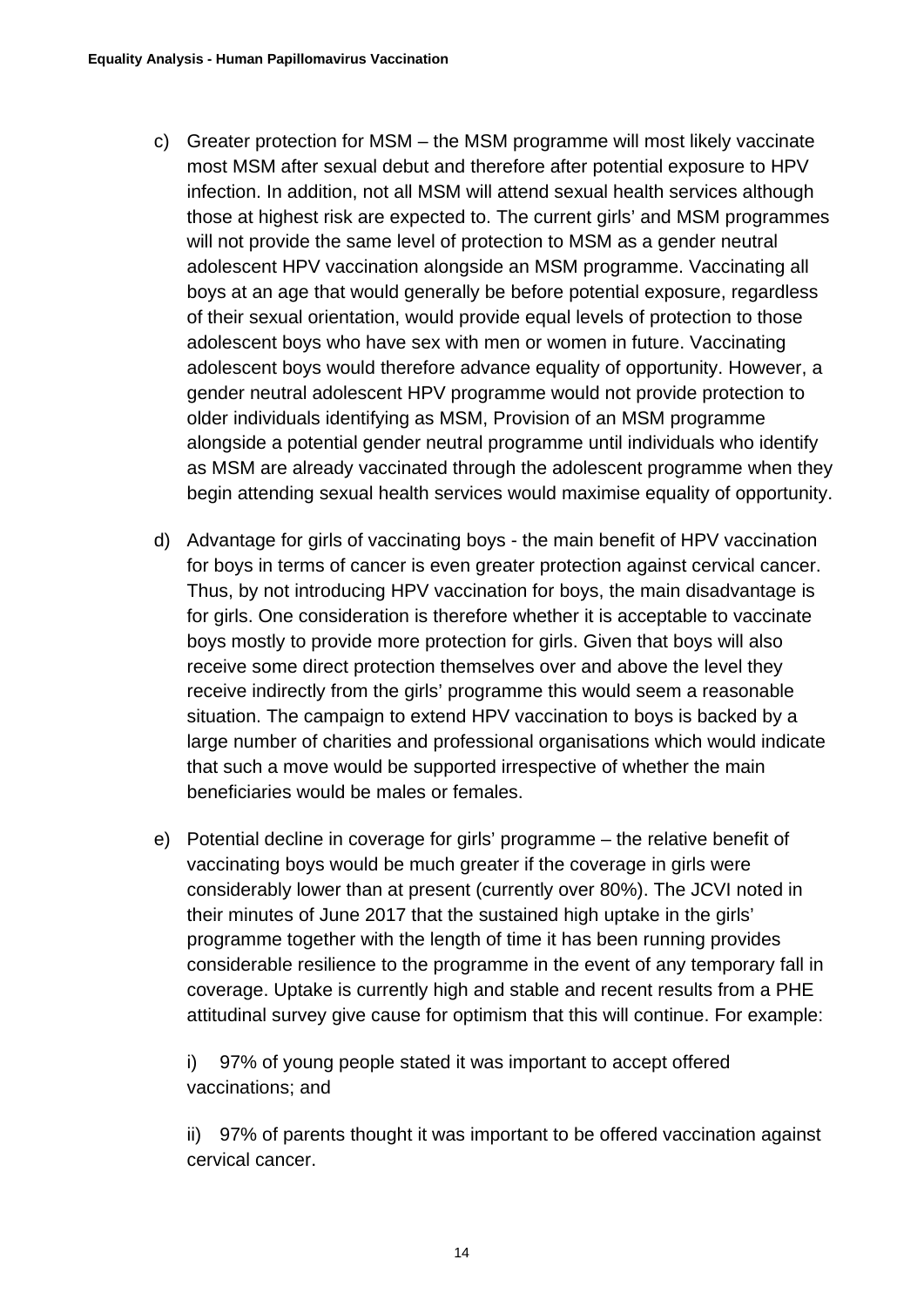However, some other countries have seen significant drops in uptake due to unfounded concerns about the safety of the HPV vaccine. Whilst there is no reason to believe our coverage would drop, it cannot be guaranteed that adverse publicity by anti-vaccine campaigners might not eventually damage confidence in the existing girls' programme. Extending HPV vaccination to boys would provide some resilience to the programme in the case of shortterm fluctuations in uptake in girls. A substantial drop in the uptake of a girls' programme would increase the cost-effectiveness of vaccinating boys. This wider 'insurance' provided by offering HPV vaccination to both adolescent boys and girls is a legitimate consideration.

- f) Burden of vaccination the health benefits of HPV vaccination inevitably come with some burdens, time taken to be vaccinated, a small risk of transient side effects (such as sore arms and fainting) and the responsibility for the overall health benefit. As adolescent girls currently receive the vast majority of HPV vaccinations, they hold the majority of the responsibility for protecting the population as a whole from HPV-related infections. This might not be considered equitable given that both men and women are susceptible to HPV infection, and could both be affected by the resulting diseases. A gender neutral adolescent HPV vaccination programme would effectively spread the responsibility for population health and any potential drawbacks of vaccination across both genders equally eliminating any perceived discrimination, advancing equality of opportunity and fostering good relations.
- g) Sex with unvaccinated girls stakeholders have raised concerns that boys are not as well protected by the girls' programme as often contended. In particular, they note that boys could have sex with:

i) girls in the UK who were eligible for vaccination but have not been vaccinated – stakeholders note that 1 in 7 eligible girls are not vaccinated with some socio-economic areas worse affected and that in areas with high proportions of unprotected girls there is a higher risk for boys in those areas;

- ii) older women who were/are not eligible for UK vaccination;
- iii) women in countries with limited or no HPV vaccination programme.

These scenarios have been factored into the modelling that the JCVI has taken into account in terms of cost-effectiveness. JCVI have reviewed evidence that has shown that this is unlikely to impact on the conclusions regarding cost-effectiveness<sup>ix</sup>. In addition, the JCVI advised, as referred to above<sup>[x](#page-30-9)</sup>, that there is greater overall benefit in sustaining and increasing the uptake in girls than introducing HPV vaccination for boys. However, the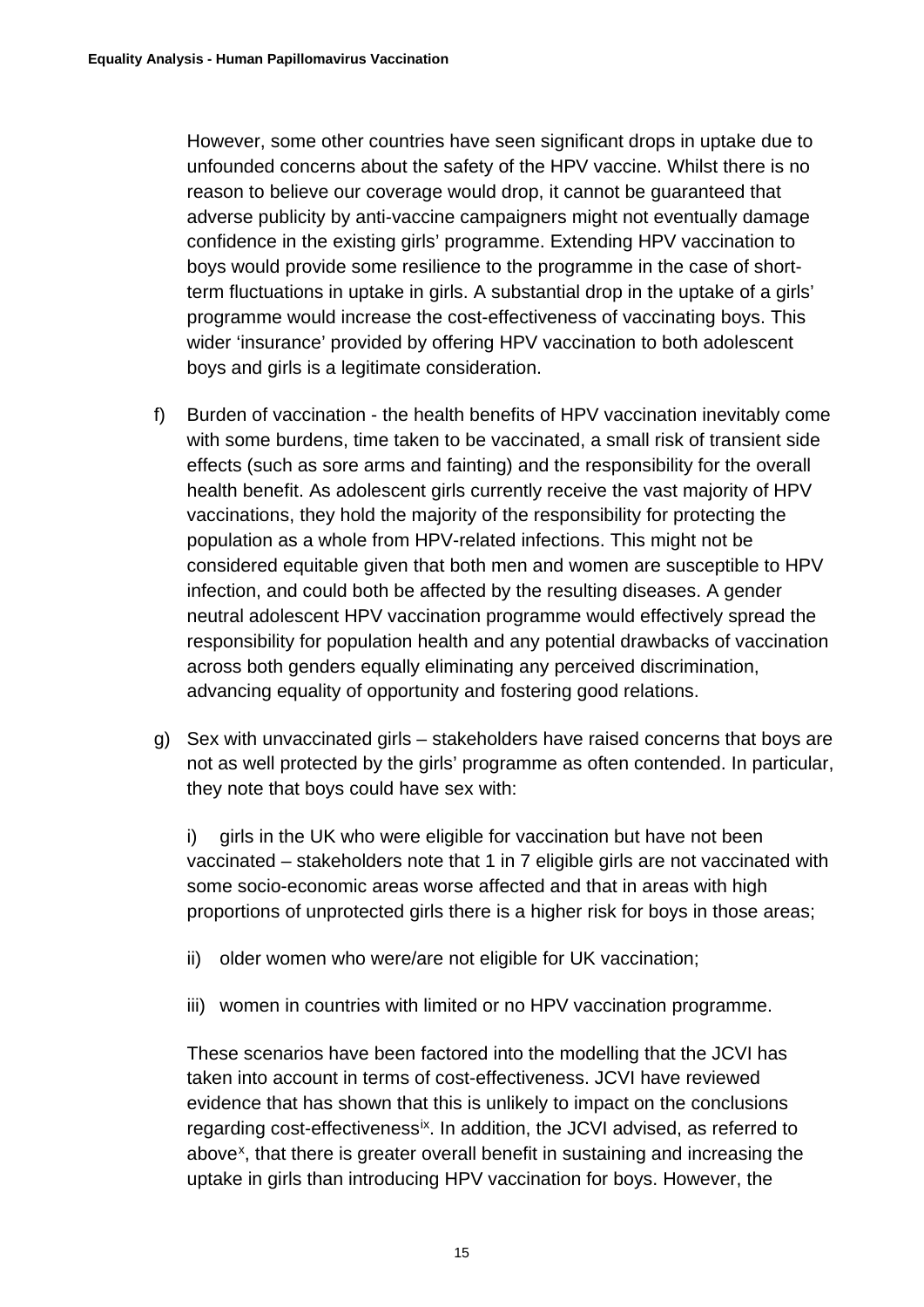greatest level of protection would be provided by a gender neutral adolescent HPV vaccination programme.

- h) Wider determinants of men's health in general men have higher rates of premature mortality and lower life expectancy. More specifically, men are more likely to develop and die from cancer than females. Stakeholders have therefore raised concerns that a decision not to vaccinate boys would exacerbate poor health outcomes in males. It could be considered to have a negative impact on advancing equality of opportunity.
- i) Cost-effectiveness although extending HPV vaccination to adolescent boys would provide the highest level of protection, it does not necessarily present the best use of NHS resources. For something to be 'cost-effective' it must not only deliver a health benefit itself, but deliver greater health benefits than would be realised if the money were spent elsewhere in the health system. The best way to protect the health of the population (men and women) is to put resources where they can do most good for all people/ patients. Basing spending decisions on robust cost-effectiveness analysis helps to do that. Using standard economic methodology, extending HPV vaccination to boys is not cost-effective and thus resources would have to move from funding something that would benefit more people than vaccinating boys. If a vaccination programme that is not cost-effective is implemented then overall it would be worse for the nation's health. This could potentially have a negative impact on people who share any protected characteristic as NHS resources will have been diverted to fund the HPV programme. The JCVI advise that more weight should be put on the benefits HPV vaccination can bring decades into the future by preventing cancers and indicate that if that is done HPV vaccination for boys could be considered cost-effective.
- 4.24 In summary, having HPV vaccination programmes for girls and MSM are not discriminatory to boys, however, vaccinating adolescent boys would reduce any perceived discrimination and advance of equality of opportunity providing boys with direct rather than indirect protection from the vaccination programme. The impact on fostering good relations would be broadly neutral.

### **Sexual orientation**

- 4.25 The current programme is available to all girls up to the age of 18 irrespective of their sexual orientation.
- 4.26 In November 2015, the JCVI advised that an HPV vaccination programme for MSM should be introduced for those attending sexual health clinics as they are at particularly high risk of HPV infection and receive less indirect protection from the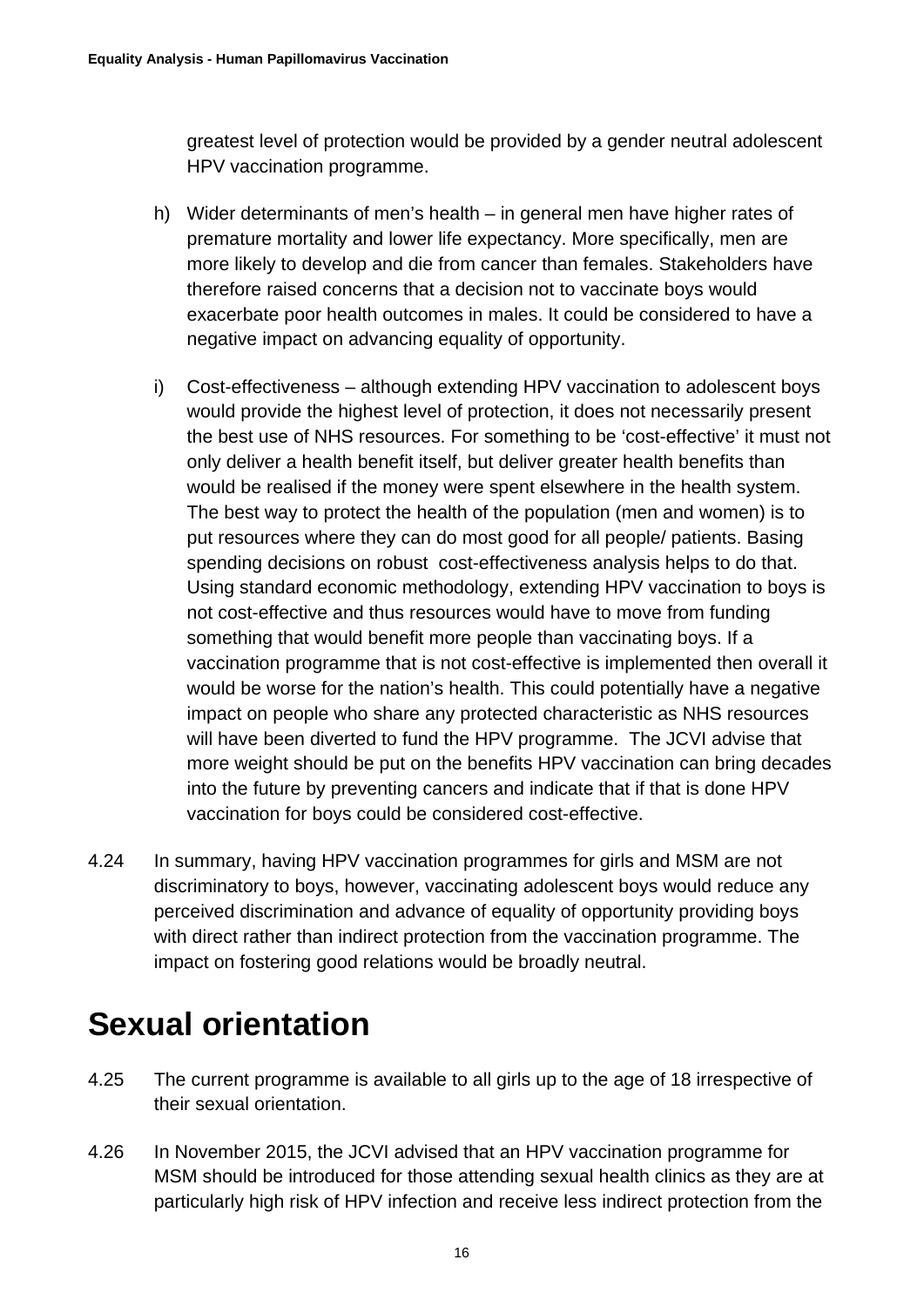current HPV girls' vaccination programme. Following a successful PHE-led pilot in 2016-17, national roll out of an HPV vaccination programme for MSM aged 45 and under attending such clinics in England began in April 2018.

- 4.27 Stakeholders generally welcomed the addition of the MSM/HPV vaccination programme in England. It should bring benefits not only in terms of protection against genital warts (where MSM attending sexual health services are a particularly high risk group) but also a potential longer term impact on some HPVrelated cancers such as anal cancer where there is an unequal burden in MSM.
- 4.28 Despite the general welcome, stakeholders also raised concerns that the HPV/MSM vaccination programme could amount to discrimination on the grounds of sexual orientation as the vaccine is not available to heterosexual males. Other concerns included that this programme did not provide satisfactory protection for MSM as they will generally have been sexually active for a number of years before attending a sexual health clinic and therefore already have been exposed to the HPV virus. Stakeholders argued that the best and easiest way to protect MSM is to vaccinate all boys before sexual debut. In the longer term this might mean that a dedicated HPV/MSM vaccination programme is no longer needed. It would also, ultimately, remove concerns that men at risk will not get vaccinated because of concerns about disclosing 'sexual status'. Stakeholders noted a general increase in 'sexual fluidity' where men declare themselves as heterosexual but will have sexual contact with men and thus could be at risk but not present to the HPV/MSM vaccination programme. They might of course receive some indirect protection from the MSM programme in this scenario if they were to engage in sexual contact with MSM who have been vaccinated.
- 4.29 A more general point that was raised by stakeholders was that the HPV/MSM vaccination programme requires a three dose course of vaccine (due to older age at vaccination) compared to a two dose course in boys which has logistical and financial benefit.
- 4.30 The JCVI noted in their final statement that:
	- a) vaccinating boys would potentially provide optimal protection for MSM by offering vaccination before the age of sexual debut;
	- b) by vaccinating boys as well as girls, it is predicted that additional cases of noncervical cancer will be prevented in males especially in MSM (although the impact in terms of numbers of cases and proportion by each sex is dependent on a range of assumptions).
- 4.31 In summary, having an HPV vaccination programmes for MSM attending sexual health clinics provides protection for those most at risk of HPV infection and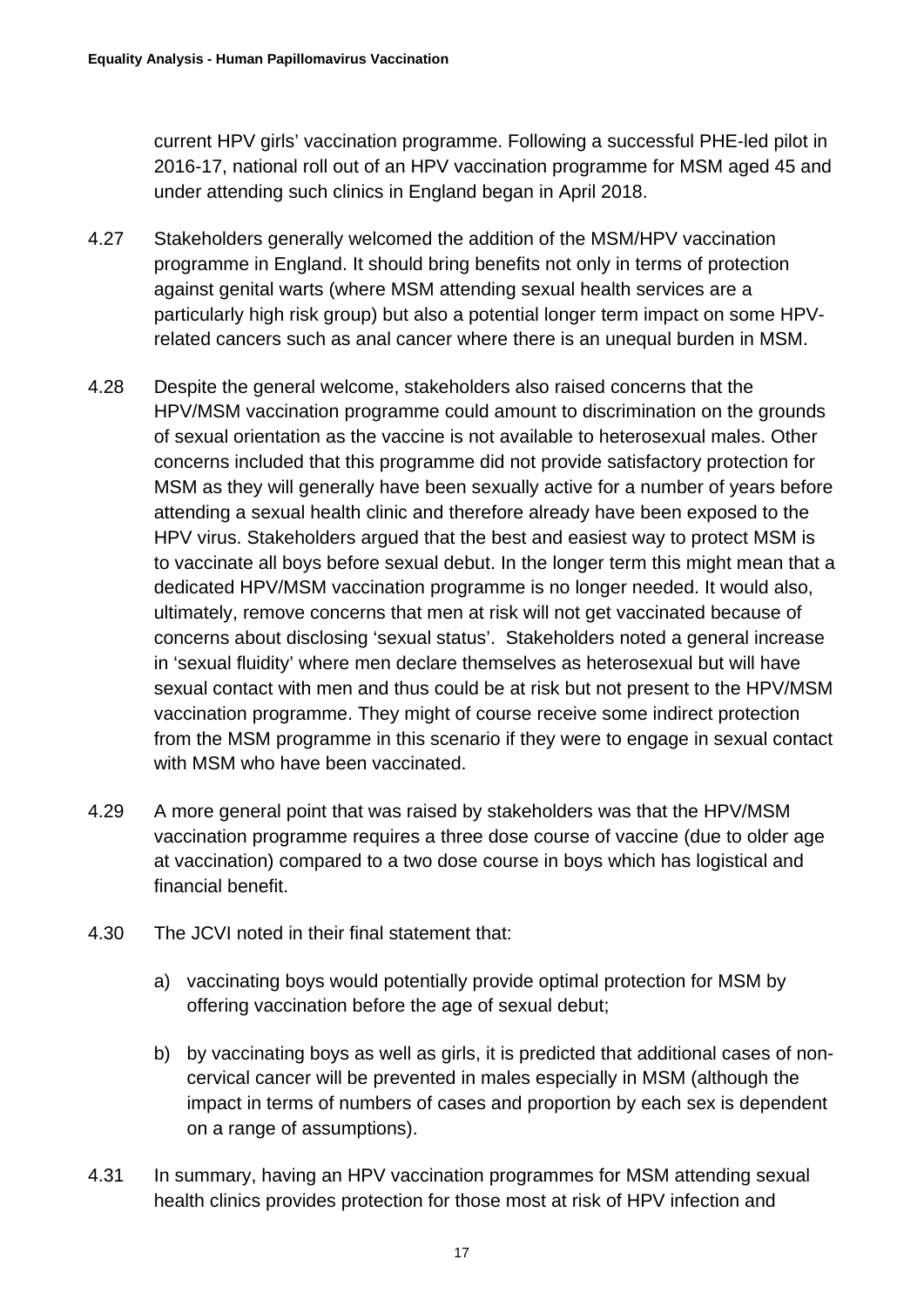associated disease. However, vaccinating adolescent boys would eliminate discrimination and advance equality of opportunity as protection would be obtained irrespective of sexual orientation. The impact on fostering good relations would be broadly neutral.

#### **Gender reassignment**

- 4.32 Under the current girls' programme, the vaccine is offered based on sex at birth. Individuals born as female would remain eligible until the age of 18 either through the schools programme or their GP. Transgender women are not systematically eligible for HPV vaccination as the aim of the programme is to prevent cervical cancer. However, for the school delivered programme, where possible transgender teenage girls should be offered the vaccine, as the programme aims to be inclusive and avoid stigma. In sexual health clinics, the eligibility of transgender women should be a case-by-case clinical decision based on a risk assessment that includes the woman's sexual behaviour and the sexual behaviour of her partners. Transgender women are eligible if their risk of acquiring HPV is considered equivalent to the risk of MSM eligible for the HPV vaccine. As with other men, transgender men are eligible if they have sex with other men, attend specialist sexual health or HIV services and are aged 45 and under. If they have previously completed a course of HPV vaccination as part of the girls' school year HPV vaccine programme, no further doses need be given.
- 4.33 Some stakeholders expressed concern that if the HPV vaccine was being given to transgender females then this was being done for social rather than medical reasons. They noted that the stated aim of the current programme is to prevent cervical cancer and as a transgender woman does not have a cervix then the provision of HPV vaccination is an inequality for boys between transgender groups.
- 4.34 Introduction of HPV vaccination for boys would have a positive impact on eliminating discrimination and advancing equality of opportunity as it would remove the need to distinguish between those of different gender identities as all adolescents would be offered HPV vaccine.

#### **Pregnancy and maternity**

4.35 HPV vaccination is not advised during pregnancy. Following pregnancy, those under 18 would still be eligible if they had not already been vaccinated or completed their vaccination course.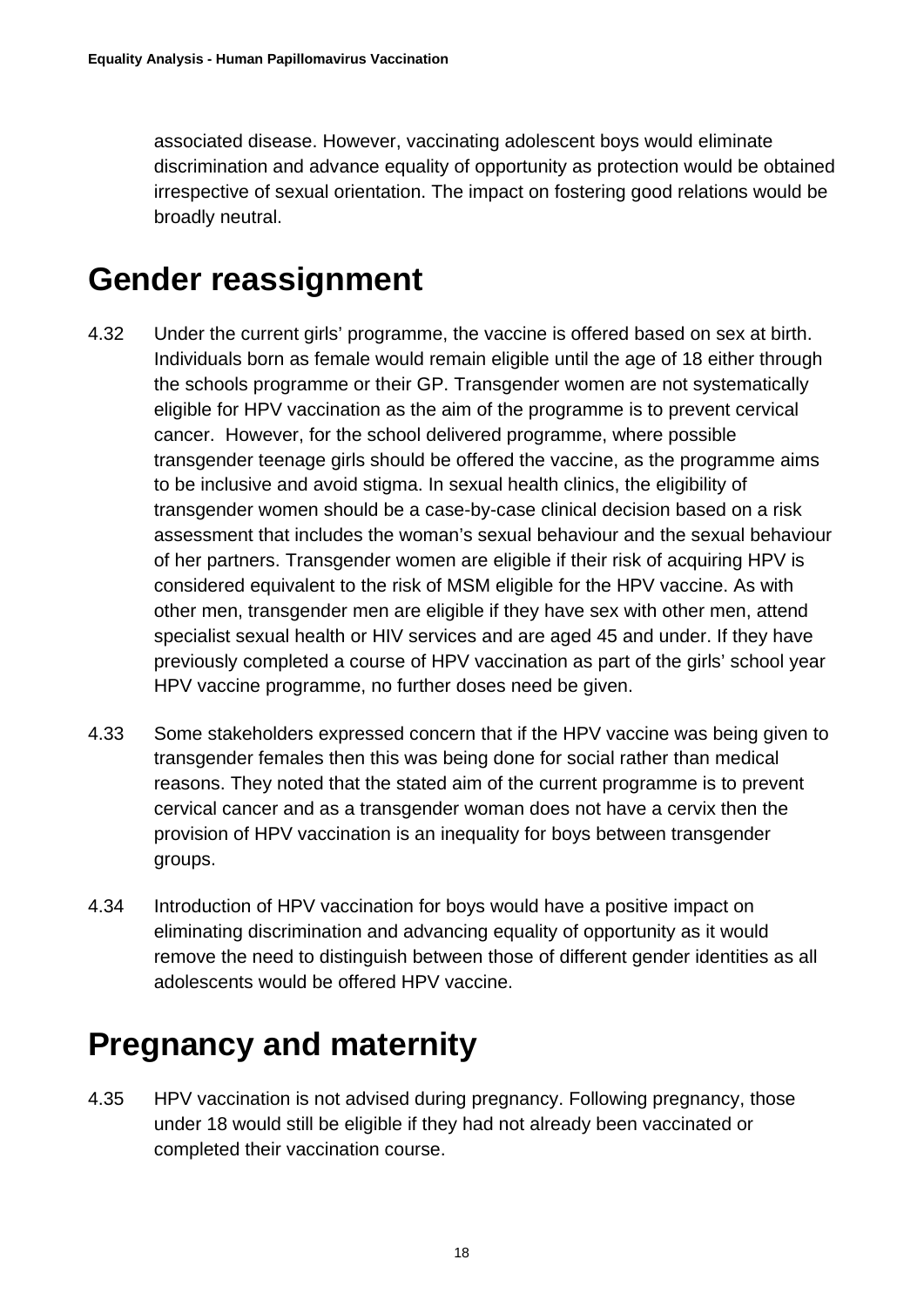4.36 People with this protected characteristic are not considered to be affected by a decision whether or not to introduce HPV vaccination for adolescent boys other than the fact that unvaccinated pregnant women might receive greater protection if their risk of being infected was reduced by the fact that the number of infected/ unprotected males is reduced.

### **Disability**

- 4.37 The vaccine is offered to all those who meet the age and sex eligibility criteria (in relation to girls) and age and sexual orientation eligibility criteria (in relation to MSM) irrespective of disability. If a decision were made not to extend the programme to boys this would not change.
- 4.38 If the programme were to be extended to boys there would be no eligibility criteria to preclude those with a disability over and above any contraindications that might be in place for all sexes. Contraindications are medical reasons that mean the risk of a vaccine or medicine would outweigh any benefits.
- 4.39 We do not envisage any impact on people with this protected characteristic.

### **Race**

- 4.40 The current girls' HPV vaccination programme is offered to all eligible girls (in terms of age) irrespective of race.
- 4.41 There are some differences in HPV vaccination uptake rates amongst those in black and ethnic minorities, with some evidence of lower vaccination uptake among black and Asian women<sup>[xi](#page-30-10) [xii](#page-30-11) [xiii](#page-30-12)</sup> and therefore ensuring high uptake of the HPV vaccination is important. Irrespective of the decision on HPV vaccination for adolescent boys, work needs to continue to identify and address reasons for lower uptake in some groups. This is an area where steps to advance the equality of opportunity would be beneficial.
- 4.42 If HPV vaccination were to be introduced for adolescent boys it would be offered to all eligible boys (in terms of age) irrespective of race. It is possible that such a programme could bring some benefits to black and minority groups where girls have lower uptake if boys from those same groups accept vaccination. However, overall, we would envisage only a negligible impact on this protected characteristic related to potentially culturally determined attitudes.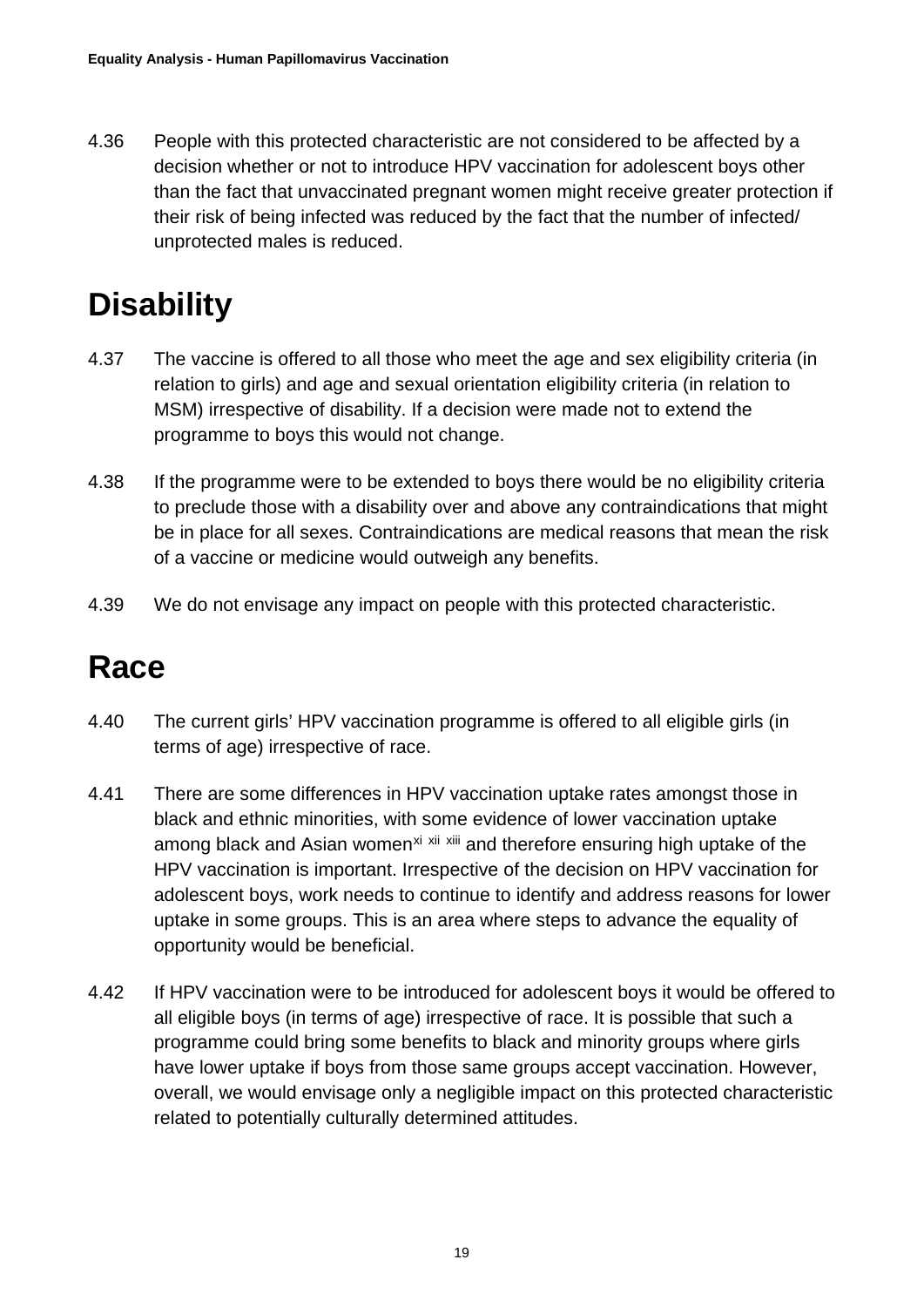4.43 The HPV/MSM vaccination programme that is in the process of being rolled out in England is offered to all eligible men irrespective of race. It is too early to say whether there are differences in uptake rates on the basis of race.

### **Religion or belief**

- 4.44 The girls' and MSM HPV vaccination programmes are offered to all eligible people irrespective of religion or belief.
- 4.45 There is evidence from local commissioners of the HPV vaccination programme, that some faiths, for example the Orthodox Jewish community, are less supportive of HPV vaccination given its association with sexual health and it is likely that uptake is lower in those communities because immunisation providers are not allowed to go into those faith based schools to vaccinate girls. Girls who wish to take up the vaccine may still do so through alternative service provision, for example their GP, but it is unlikely that they would pursue this independently of their family. In terms of ingredients there is no impact in terms of religion or belief as the HPV vaccines available do not include any animal derived products in the final formulation, which may have potentially limited its use in certain faith communities<sup>xiv</sup>
- 4.46 If HPV vaccination were to be introduced for adolescent boys it would be offered to all eligible boys (in terms of age) irrespective of religion or belief. We do not therefore envisage any impact on people with this protected characteristic. If there was an impact it would likely be negligible related to potentially culturally determined attitudes.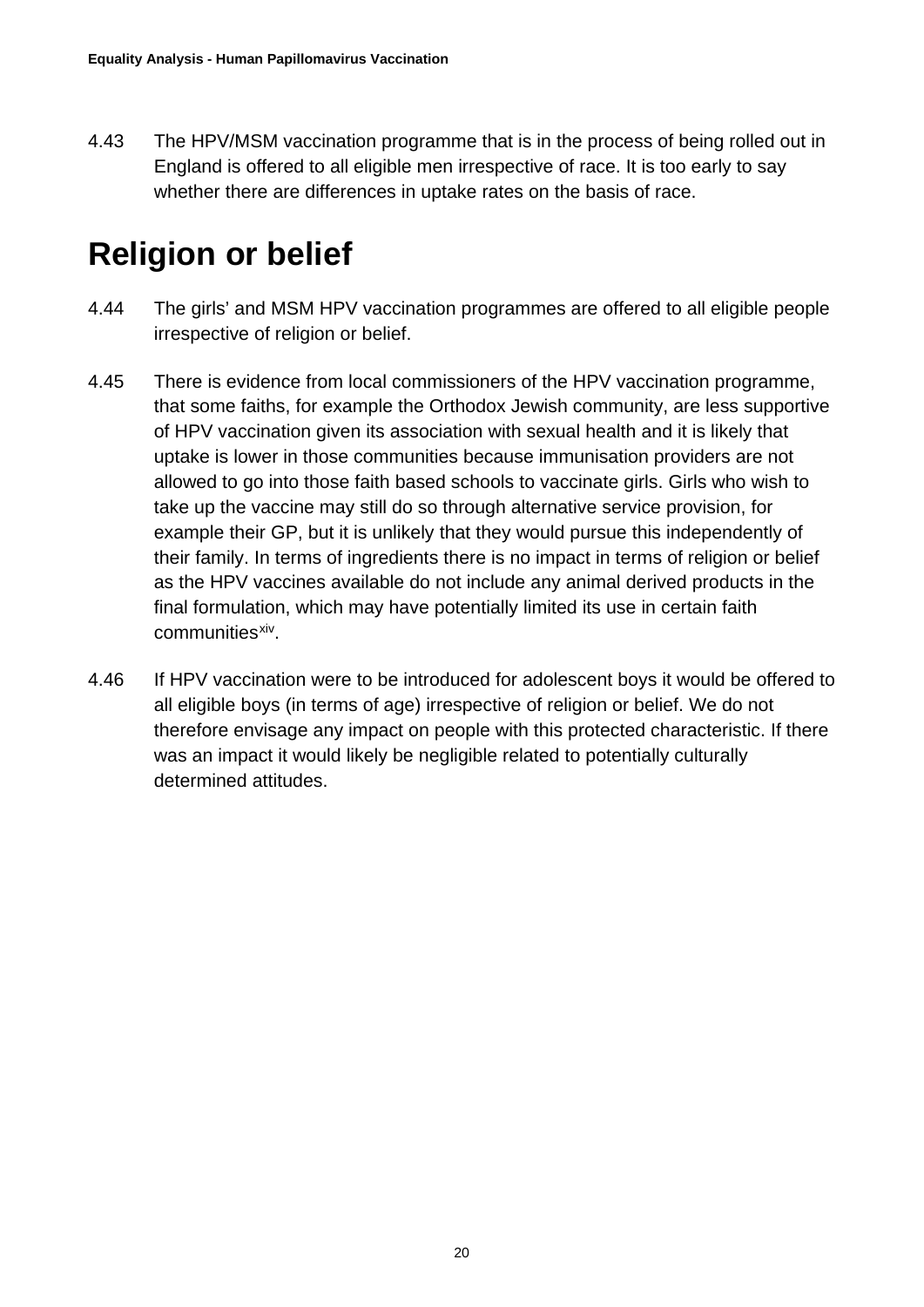# <span id="page-20-0"></span>**5. Wider considerations**

### **Carers**

5.1 HPV vaccination is not offered specifically because someone is a carer and there would be no plans to change this if HPV vaccination for adolescent boys were to be introduced.

### **Home schoolers or those who may miss days at school**

5.2 The girls' HPV vaccination programme is primarily delivered in schools although GPs are contracted to provide HPV vaccination for those who were eligible and missed their school appointment. It would be expected that such a GP service would be negotiated so that it was provided for boys should the HPV vaccination programme be extended to boys.

### **Migrants**

5.3 Assuming migrants are school aged they would be eligible for the girls' programme if female and, if the programme were extended to adolescent boys, male migrants would also be eligible if the right age. A proportion of migrants are not registered with a GP and, as a result, this could impact on those that might miss HPV vaccination at school and need to 'catch-up' in primary care. There is work underway to understand better the barriers to accessing primary care that migrants can face more generally (i.e. not specific to vaccination).

### **Different socio-economic groups**

5.4 The HPV vaccine is available privately and there is anecdotal evidence of parents seeking private HPV vaccination for their sons as they are not eligible to receive it under the UK programme. The decision to pay privately for vaccines is a matter for individuals and there is no data available to Government from which to estimate the volume of private sales of HPV vaccine, whether it is for males or females, the age of the vaccine recipient or where in the country they live. Despite this lack of data, it is not unreasonable to assume that the cost of private vaccination (estimated to be in the region of £300 for a two dose course) would be prohibitive for many families and thus not providing HPV vaccination for boys could exacerbate inequalities.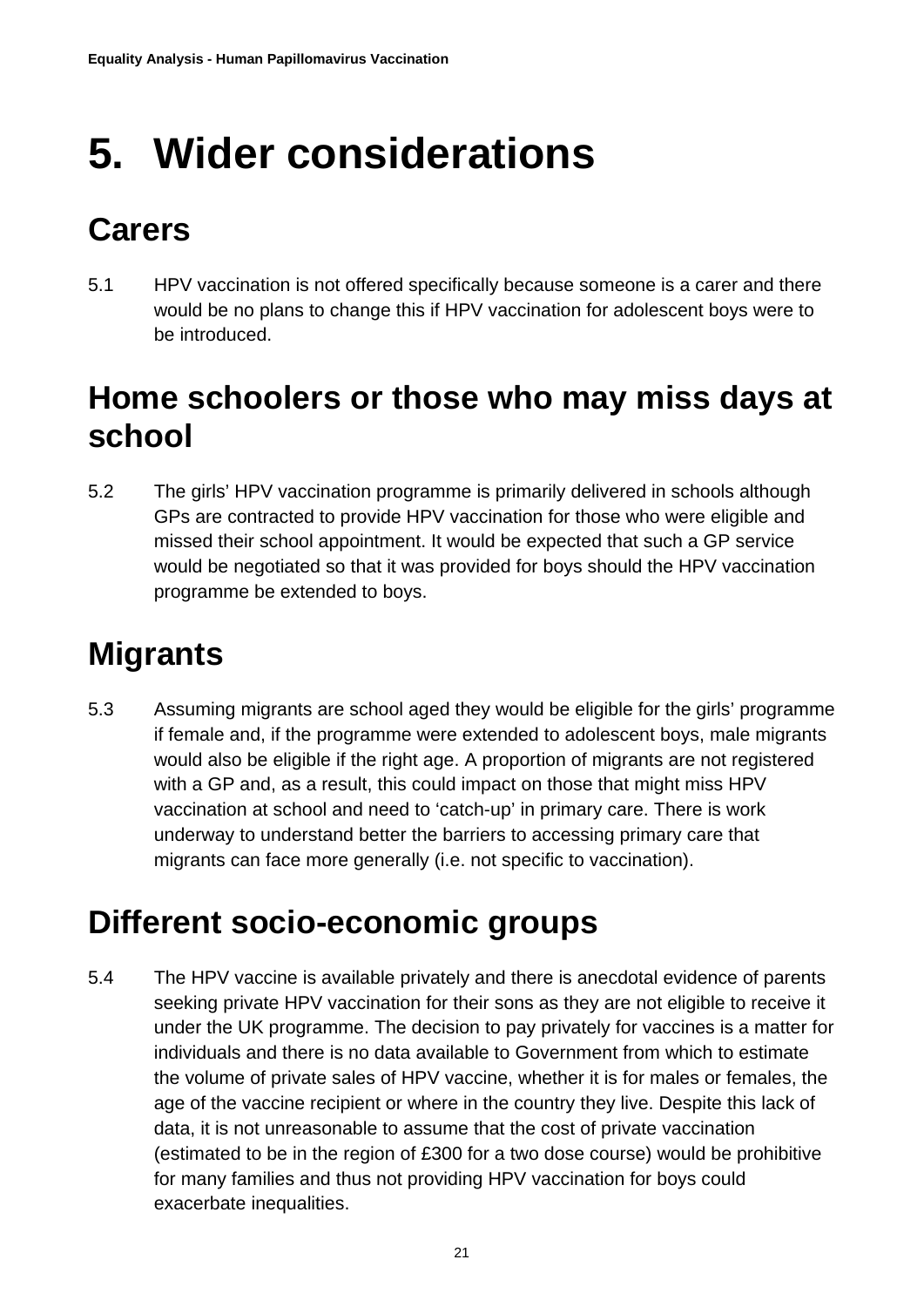#### **Marriage and civil partnership**

5.5 The girls' and MSM programmes are offered to all eligible people irrespective of their marital/civil partnership status. If HPV vaccination for boys were to be introduced it would be offered to all eligible boys (in terms of age) irrespective of marriage/civil partnership status.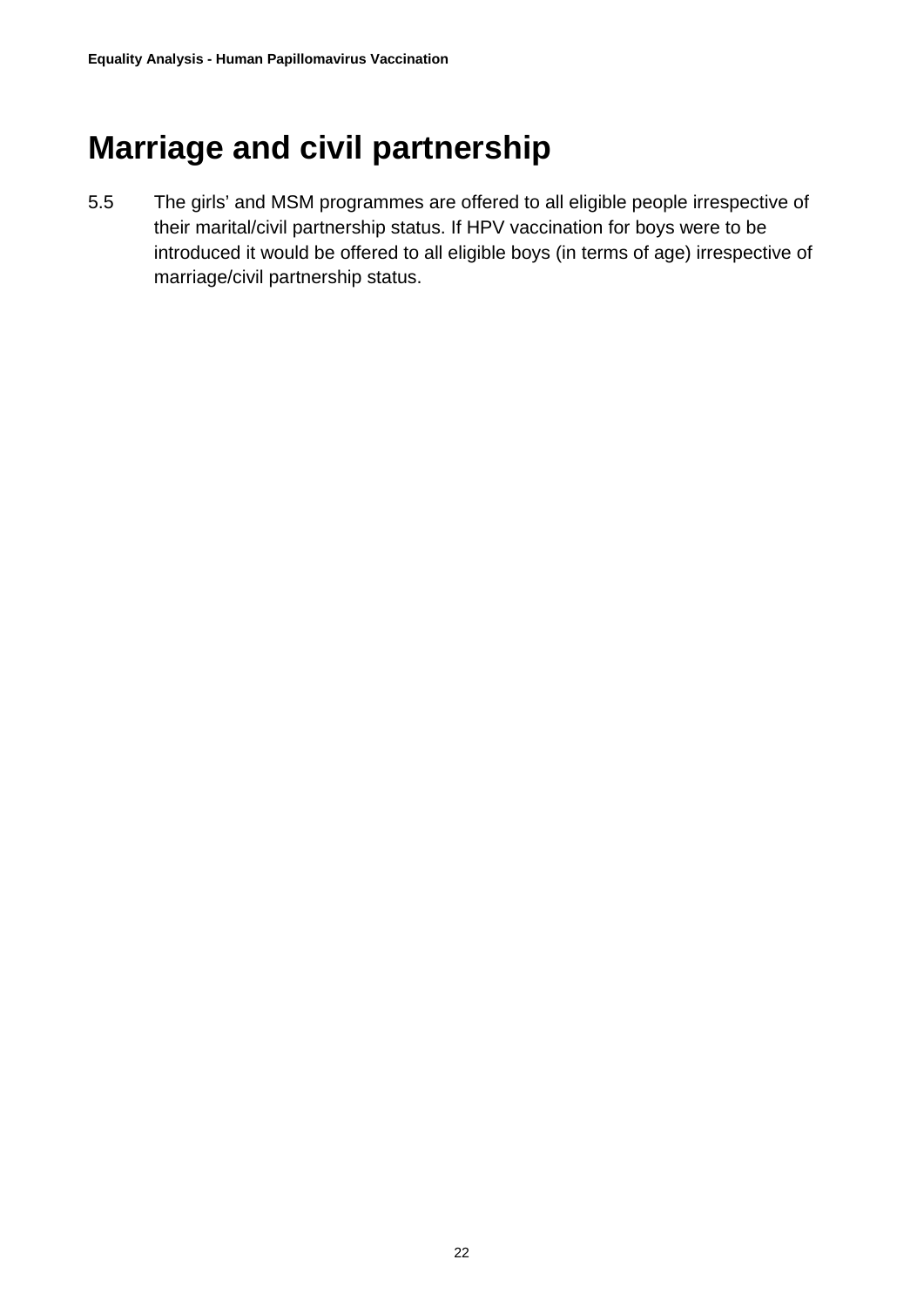# <span id="page-22-0"></span>**6. Engagement and involvement**

6.1 The JCVI consulted on its interim statement about HPV vaccination for boys between 19 July and 31 August 2017. The JCVI received 38 responses and shared with DHSC those where issues of equality were raised. In addition, the Department has received a range of correspondence from parliamentary, professional and charitable stakeholders making points related to equality. Officials also held a meeting with HPV Action and some of its member organisations to hear their concerns and views to reinforce those that they had contributed in writing. This has been taken into account when developing this analysis.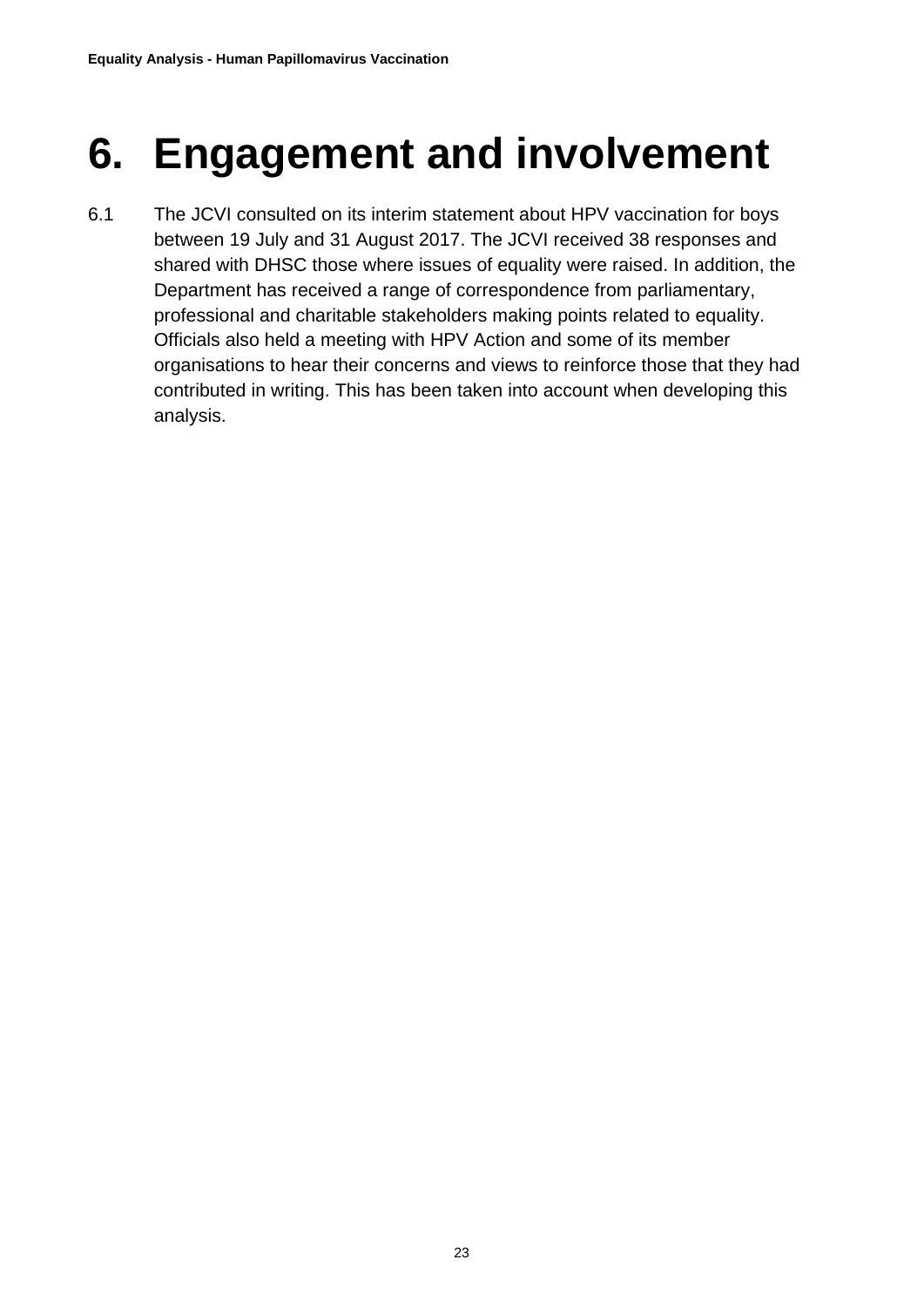## <span id="page-23-0"></span>**7. Summary of analysis against the three arms of the PSED**

### **Eliminate discrimination, harassment and victimisation**

- 7.1 The HPV vaccination programme could be seen to be discriminatory on grounds of age, as the primary determinant of eligibility is the age of the person to be vaccinated. However, research supports vaccination before sexual debut and confirms that the greatest protection is gained by vaccinating between the ages of 10-14. The age criterion for the girls' programme is therefore based on clinical evidence and the programme is intended to have a positive effect beyond those who are vaccinated due to the indirect protection (herd protection) it provides. The MSM programme has an upper age limit of 45 but there is an element of clinical discretion if an MSM over this age is considered at high risk.
- 7.2 The HPV vaccination programme could also be seen to be discriminatory on grounds of sex. However, we do not consider that maintaining the girls' HPV vaccination programme would amount to unlawful sex discrimination contrary to the Equality Act 2010. It is our view that an HPV vaccination programme could fall within the exception for single-sex services provided for at paragraph 27 of Schedule 3 to the Act. In addition, the adolescent girls' programme supplemented by the new MSM programme is a proportionate means to protect the population (both males and females) from HPV-related cancers and, depending on the vaccine being used, genital warts. Extending vaccination to boys could however eliminate 'perceived' discrimination on the grounds of sex.

#### **Advance equality of opportunity between persons who share a relevant protected characteristic and persons who do not share it**

7.3 There are clear health benefits to girls, boys and MSM from extending HPV vaccination to boys, over and above the benefits that can be delivered from the existing programmes. This includes a positive effect on the sexual health of the whole population, the greatest level of protection from HPV-related cancers and optimal protection for MSM (by offering vaccination before the age of sexual debut).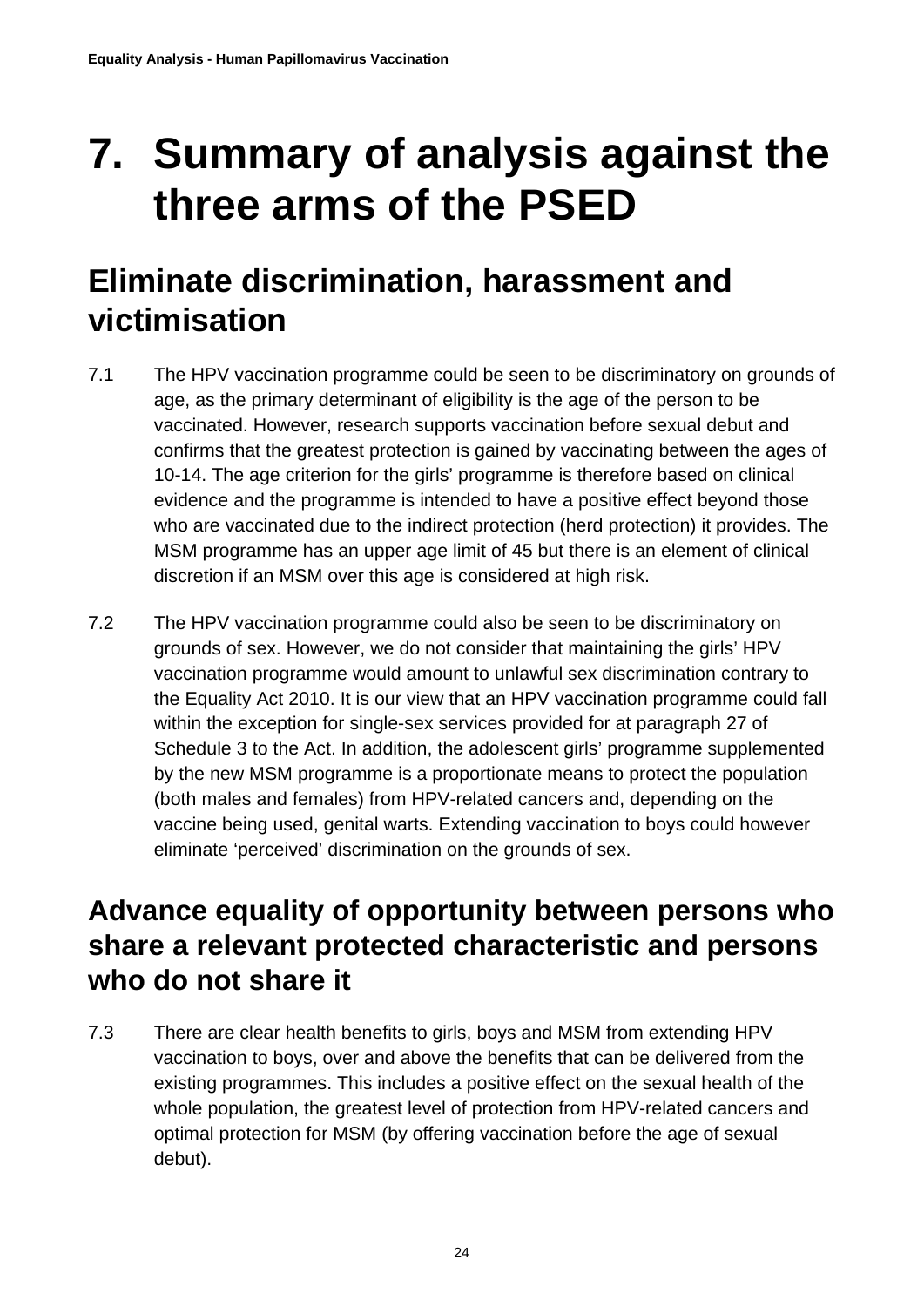- 7.4 Although it is not discriminatory to have a girls' only HPV vaccination programme there are equality considerations about extending this vaccination programme to boys that have been set out in this analysis. These indicate that introducing HPV vaccination for adolescent boys would be a means to advance equality of opportunity between people who share the following protected characteristics and those who do not:
	- (a) girls and boys (sex) girls currently receive direct protection but boys only indirect protection;
	- (b) MSM and heterosexual men (sexual orientation) MSM are starting to be offered direct protection but heterosexual men only receive indirect protection from the girls' programme.
- 7.5 The health budget is finite and it is important to consider the issue of costeffectiveness. Using standard economic methodology extending the existing programme to adolescent boys is unlikely to be cost-effective. This means that the resources that would need to be used to deliver this expanded service would likely provide more benefits in other services. As a result, there is the possibility that by advancing equality of opportunities between sexes in relation to HPV-related disease greater inequalities could result elsewhere. Having said that, the JCVI have made a case that the standard methodology may not be appropriate for this particular programme. Unlike other vaccination programmes its primary aim is to prevent cancer. Cancers can develop many years in the future, and those which affect younger people can cause a loss of many years of life. JCVI put a case forward that an adjustment is reasonable to reflect that. If that is done the JCVI advise that extending the programme to boys is likely to be cost-effective.
- 7.6 Under HM Treasury rules, cost-effectiveness analysis is performed on an incremental basis. In this instance this means analysing the cost-effectiveness of adding boys to the existing HPV programme. Some stakeholders have suggested that it is more appropriate to compare the cost-effectiveness of a gender neutral HPV adolescent vaccination programme to no HPV vaccination programme. Under such an approach the JCVI note that HPV vaccination for adolescent boys programme would be highly likely to be cost-effective.

#### **Foster good relations between persons who share a relevant protected characteristic and persons who do not share it.**

7.7 The introduction of HPV vaccination for adolescent boys could contribute to the fostering of good relations between those who share a relevant protected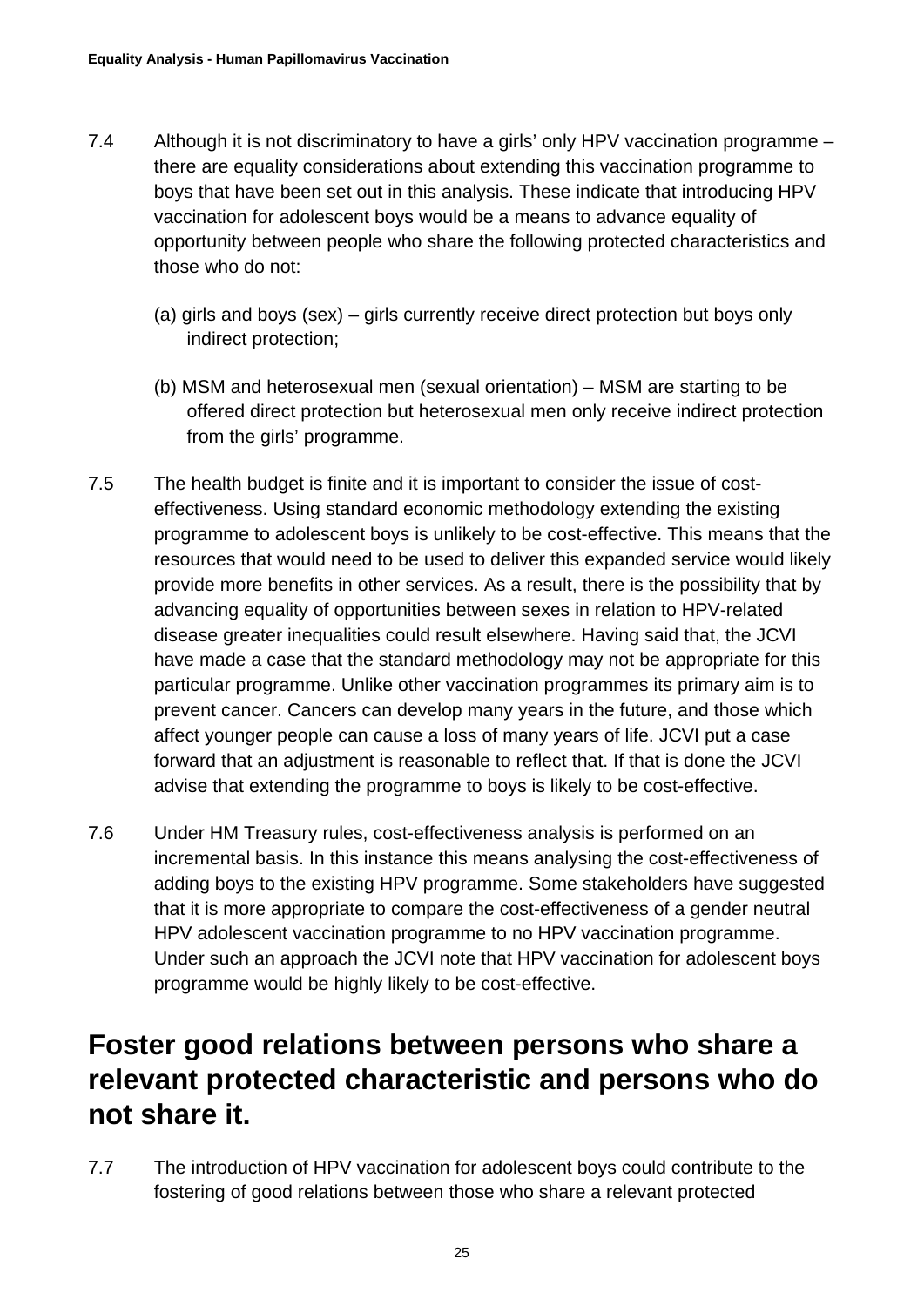characteristic and those who do not i.e. sex and sexual orientation but the overall impact is thought to be broadly neutral.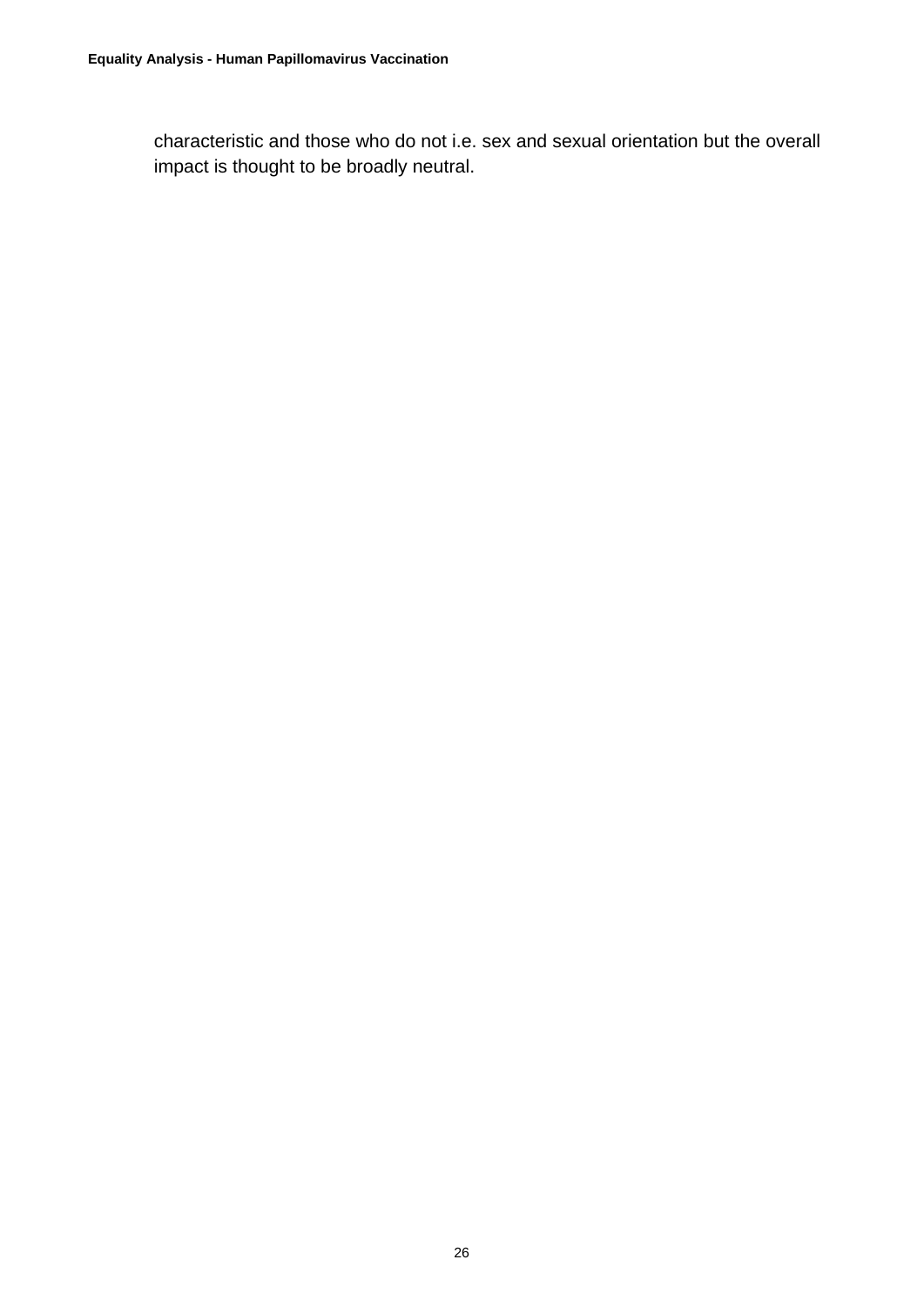## <span id="page-26-0"></span>**8. Action planning for improvement**

- 8.1 There is a case that greater benefits could be made for both girls and boys by improving HPV vaccine uptake across the country for the existing girls' programme. Whether or not a decision is taken to continue with the current programme (i.e. girls and MSM) or to introduce HPV vaccination for boys the following actions should continue to be taken to secure improvements:
	- a) maintaining high uptake in those areas that already have it and improving uptake where it is lower. Public Health England and NHS England will continue to work together to identify reasons for lower uptake in some areas and to put actions in place to address and improve this. Although this will not improve equality of access to the vaccine between sexes it will increase the protection afforded to boys through herd protection;
	- b) deliver full national rollout of the MSM programme as quickly as possible to ensure those males who receive little indirect protection from the girls' programme are protected;
	- c) continue surveillance of HPV infections and HPV-related cancers and the impact of HPV vaccination on these;
	- d) ensure that public information leaflets, posters, information on NHS Choices, training materials for health care professionals etc are updated to address the risks of HPV infection for both sexes;
	- e) continue to encourage eligible women to take up invitations for cervical screening and to address variations in uptake between different groups and geographical areas;
	- f) improve access to cervical screening in sexual and reproductive health services - Public Health England is convening an expert group of stakeholders including NHS England, local authority Sexual and Reproductive Health commissioners and providers to explore this.
- 8.2 The above actions would help to mitigate any risk from not introducing HPV vaccination for boys and would contribute to a proportionate public health programme.
- 8.3 If a decision was made to introduce HPV vaccination for boys, then the actions at para 8.1 would still be needed. In addition, building on the systems and processes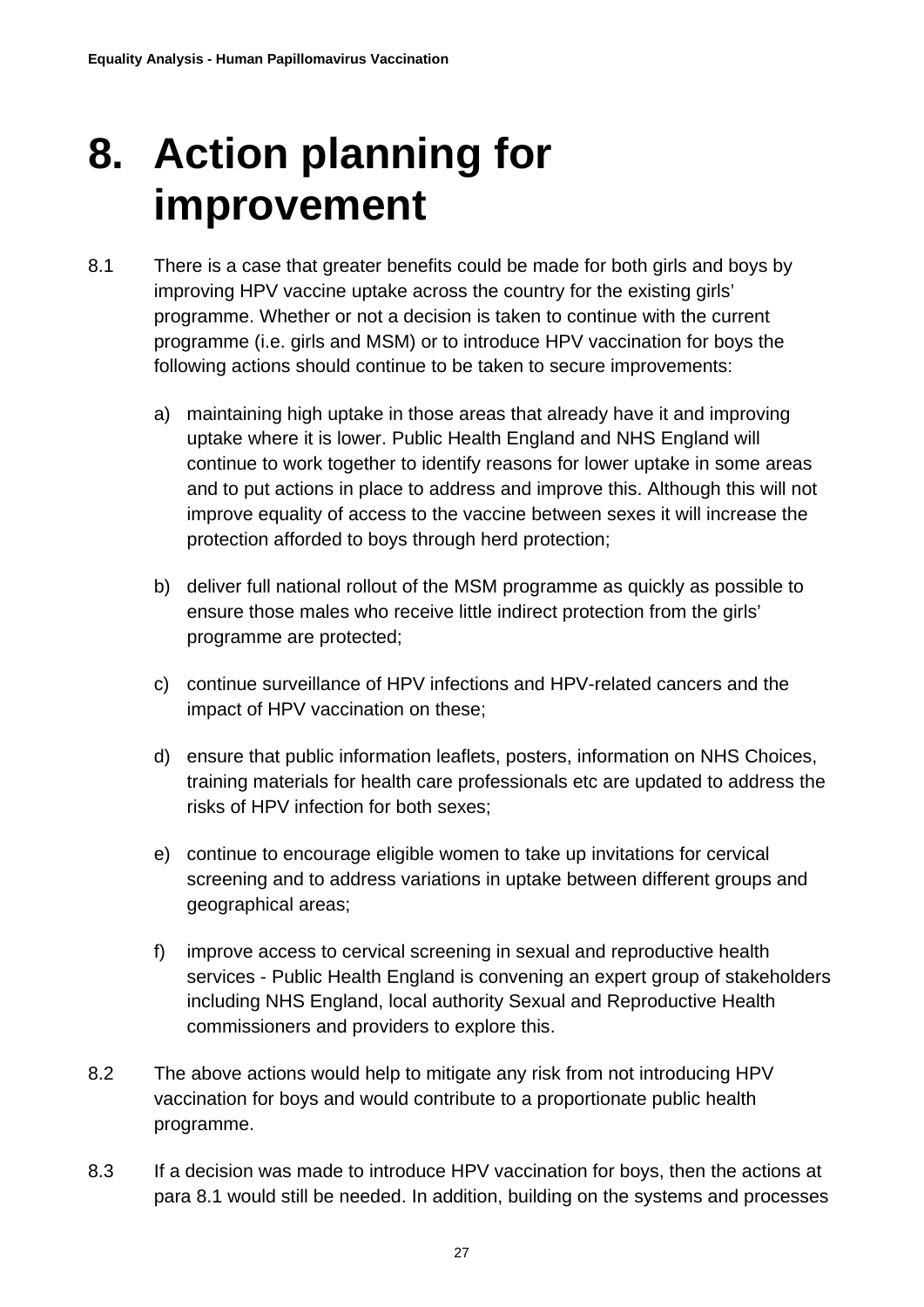already in place, we would need to plan carefully to ensure that there was sufficient lead time in order to:

- a) secure additional vaccine supply;
- b) update public information leaflets, posters, information on NHS Choices;
- c) update training materials for health care professionals;
- d) expand data collections to monitor uptake in boys and the impact of the overall programme on both HPV-related cancers and genital warts;
- e) increase the capacity of the school vaccination teams to allow for additional workload.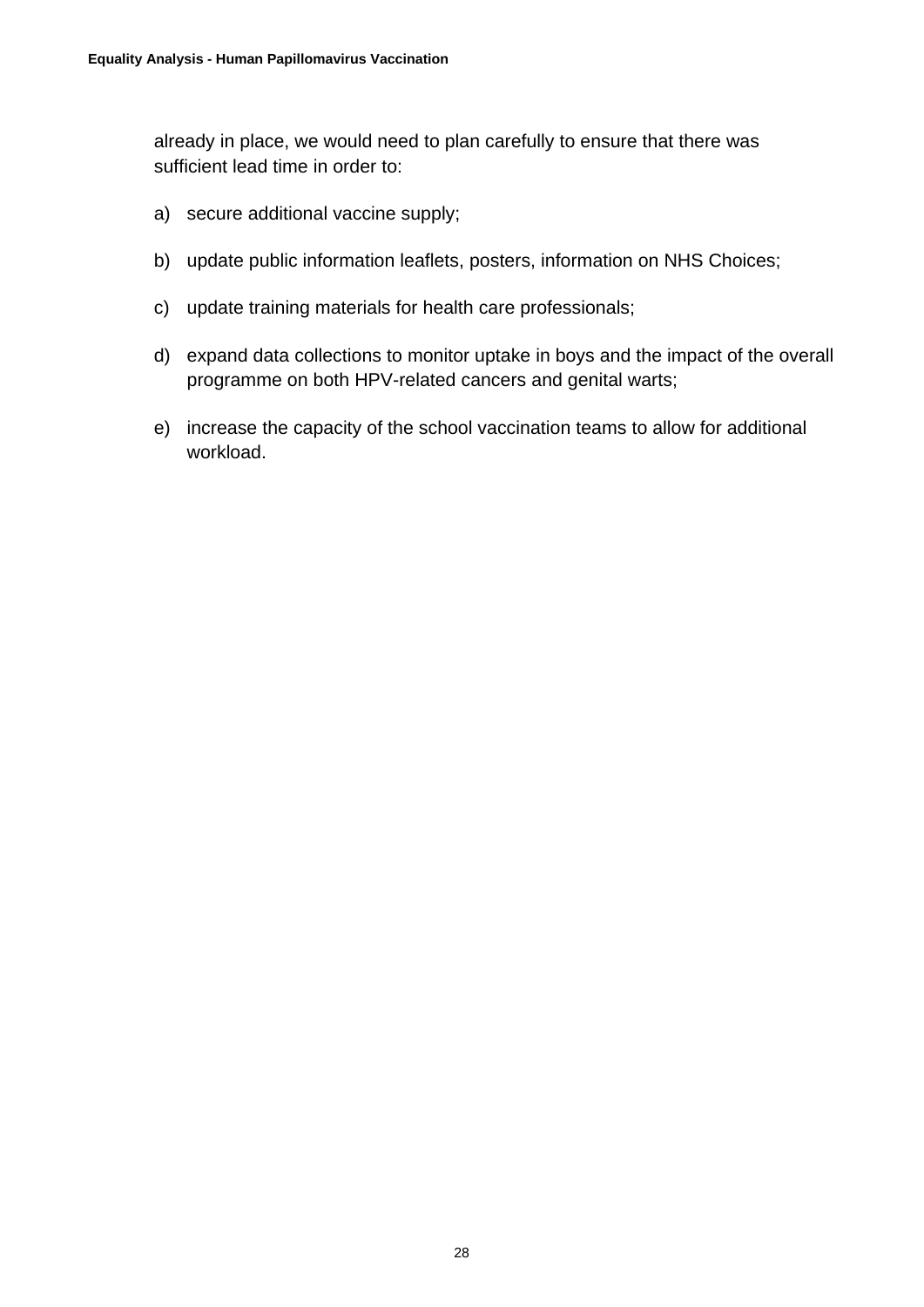## <span id="page-28-0"></span>**9. Conclusion**

- 9.1 This Analysis has considered equality issues related to HPV vaccination and in particular the potential impact of a decision to extend (or not) the current programme for girls and MSM to adolescent boys. The impact of both a decision to maintain the current programme or extend it to boys is neutral or negligible on the majority of protected characteristics. The characteristic with the biggest potential to be impacted is sex and to a lesser extent sexual orientation.
- 9.2 The current HPV vaccination programme is not considered discriminatory and a girls' only programme supplemented by an MSM programme is a proportionate response to advance equality of opportunity. It protects females and males from HPV-related cancers and, depending on the vaccine being used, genital warts also. Additional protection could be provided for both sexes by improving uptake for the girls' programme across the country and this would arguably have a bigger impact on protecting against cervical cancer (the reason the programme was introduced) and other HPV-related cancers (where there is increasing evidence of a link to HPV infection) than extending the programme to boys.
- 9.3 Vaccinating boys would, however, provide the optimal response in terms of advancing equality of opportunity and, arguably, fostering good relations between persons who share a relevant protected characteristic (most notably sex and sexual orientation) and those who do not. It would provide the greatest level of health protection although the greatest additional health benefit is likely to be experienced by women and MSM rather than boys. It would, however, provide boys with direct rather than indirect protection and would reduce the overall responsibility of girls in protecting the population's health.
- 9.4 More generally, extending HPV vaccination to boys would reinforce England's commitment to a world class vaccination programme as well as to cancer prevention and improved sexual health. HPV vaccination of boys and girls would put England in the strongest position to eliminate some HPV types and potentially some HPV-related cancers in the long term. It should certainly help to reduce the overall burden of HPV-related cancers sooner than a girls-only programme supplemented with an MSM programme could do. A programme that could prevent more of, and potentially eliminate, cancers is worthy of serious consideration especially if it would also contribute to advancing equality of opportunity. The contribution such a programme could make to improving men's health in general is also a relevant factor. In addition, vaccinating boys would provide some resilience for the programme if there were short-term fluctuations in uptake (as has been seen in other countries). This would ensure that protection levels are maintained for all relevant groups.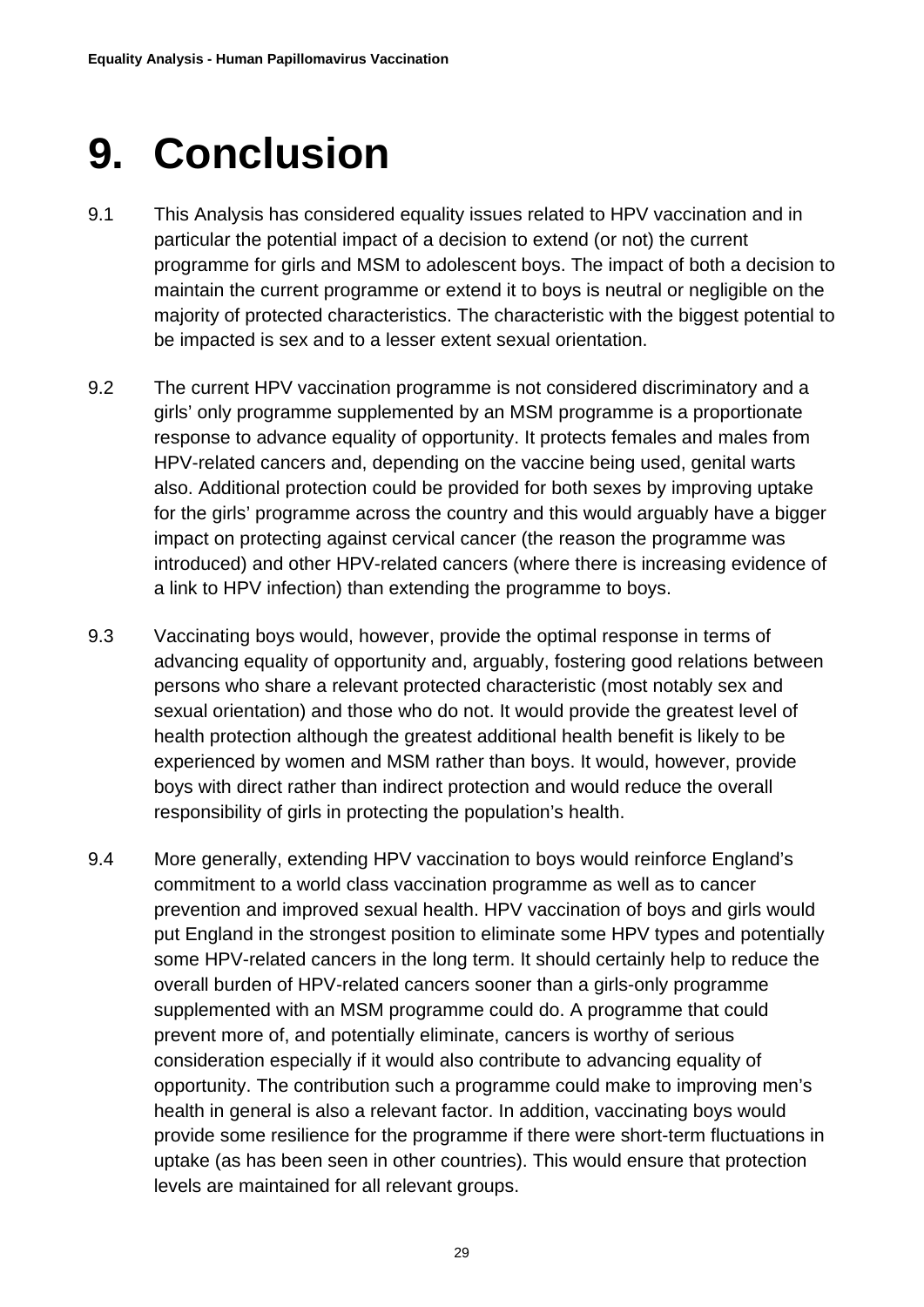- 9.5 However, it is not clear that vaccinating boys would be cost-effective. It is not considered so using standard economic methodology. Introducing HPV vaccination for adolescent boys if it was not considered cost-effective would likely mean that more people overall would be disadvantaged than advantaged by the change. This could potentially have a negative impact on advancing equality of opportunities more generally across the wider health service.
- <span id="page-29-0"></span>9.6 It is a finely balanced decision whether or not HPV vaccination for boys should be introduced on equality grounds and either decision could be rationally justified.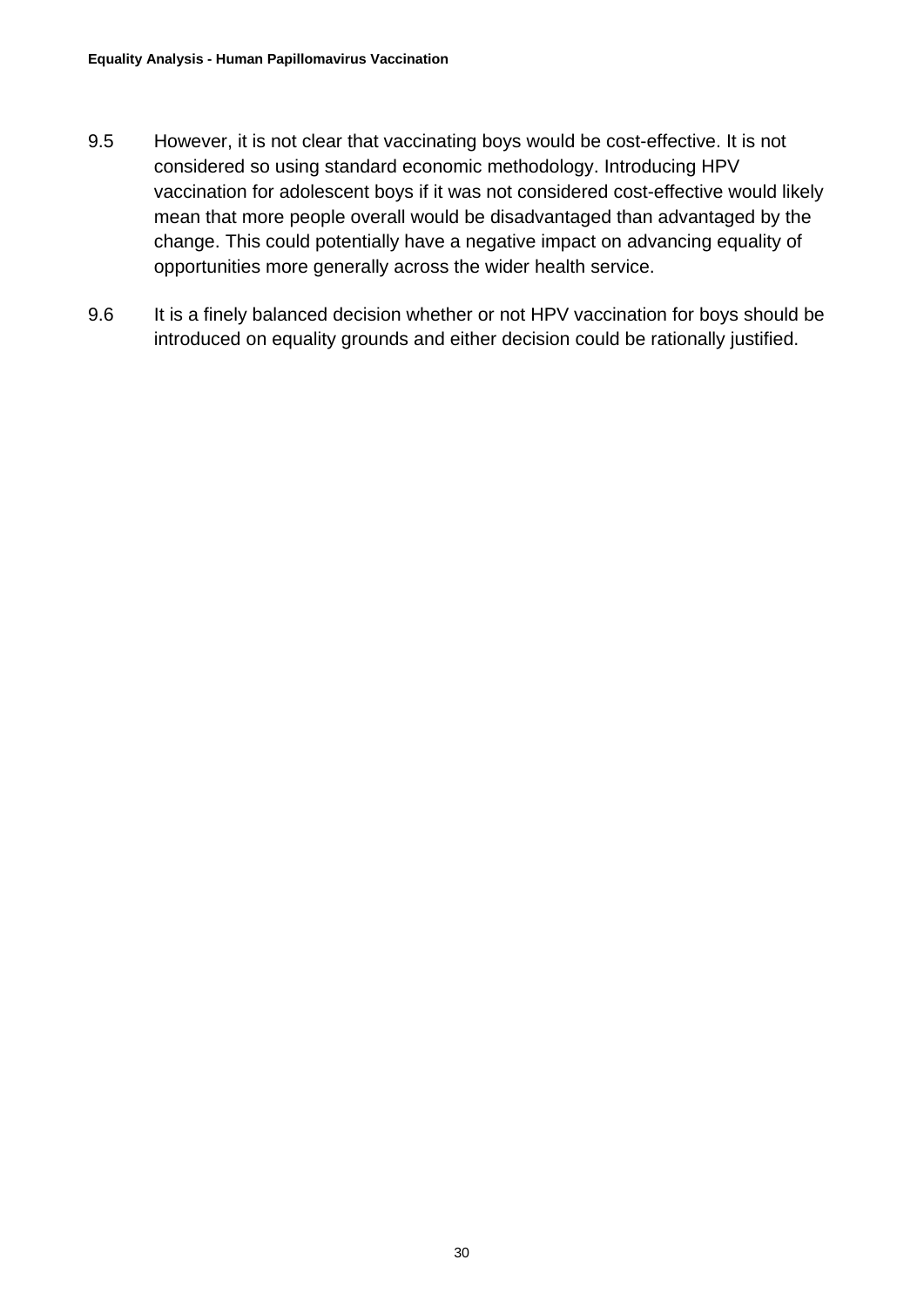# **References**

 $\overline{a}$ 

<span id="page-30-0"></span><sup>i</sup> Mesher D et al, [Type-specific HPV prevalence in invasive cervical cancer in the UK prior to](https://jcp.bmj.com/content/68/2/135)  [national HPV immunisation programme: baseline for monitoring the effects of immunisation,](https://jcp.bmj.com/content/68/2/135)  [Journal of Clinical Pathology,](https://jcp.bmj.com/content/68/2/135) 2014

<span id="page-30-1"></span><sup>ii</sup> [Equality Impact Assessment Report Outline \(HPV Immunisation for Girls\)](http://webarchive.nationalarchives.gov.uk/20120503212515/http:/www.dh.gov.uk/prod_consum_dh/groups/dh_digitalassets/documents/digitalasset/dh_104014.pdf)

<span id="page-30-2"></span>iii [JCVI statement on human papillomavirus vaccines to protect against cervical cancer,](http://webarchive.nationalarchives.gov.uk/20120907151322/http:/www.dh.gov.uk/prod_consum_dh/groups/dh_digitalassets/@dh/@ab/documents/digitalasset/dh_094739.pdf) 2008

<span id="page-30-3"></span>iv [JCVI statement on human papillomavirus vaccines to protect against cervical cancer,](http://webarchive.nationalarchives.gov.uk/20120907151322/http:/www.dh.gov.uk/prod_consum_dh/groups/dh_digitalassets/@dh/@ab/documents/digitalasset/dh_094739.pdf) 2008

<span id="page-30-4"></span><sup>v</sup> [JCVI statement on human papillomavirus vaccines to protect against cervical cancer,](http://webarchive.nationalarchives.gov.uk/20120907151322/http:/www.dh.gov.uk/prod_consum_dh/groups/dh_digitalassets/@dh/@ab/documents/digitalasset/dh_094739.pdf) 2008

<span id="page-30-5"></span>vi [Sexually transmitted infections and screening for chlamydia in England, 2017, PHE, Health](https://www.gov.uk/government/statistics/sexually-transmitted-infections-stis-annual-data-tables)  [Protection Report Volume 12 Number](https://www.gov.uk/government/statistics/sexually-transmitted-infections-stis-annual-data-tables) 20, 8 June 2018

<span id="page-30-6"></span>vii [Sexually transmitted infections and screening for chlamydia in England, 2017, PHE, Health](https://www.gov.uk/government/statistics/sexually-transmitted-infections-stis-annual-data-tables)  [Protection Report Volume 12 Number 20,](https://www.gov.uk/government/statistics/sexually-transmitted-infections-stis-annual-data-tables) 8 June 2018

<span id="page-30-7"></span>viii Brisson et al, Population-level impact, herd immunity, and elimination after human [papillomavirus vaccination: a systematic](https://www.thelancet.com/journals/lanpub/article/PIIS2468-2667(16)30001-9/fulltext) review and meta-analysis of predictions from [transmission-dynamic models, Lancet Public Health,](https://www.thelancet.com/journals/lanpub/article/PIIS2468-2667(16)30001-9/fulltext) 2016

<span id="page-30-8"></span>ix [JCVI HPV sub-committee minute,](https://app.box.com/s/600veu6zr6s3gjvx8mkt/file/198733266698) June 2017

<span id="page-30-9"></span><sup>x</sup> Brisson et al, [Population-level impact, herd immunity, and elimination after human papillomavirus](https://www.thelancet.com/journals/lanpub/article/PIIS2468-2667(16)30001-9/fulltext)  [vaccination: a systematic review and meta-analysis of predictions from transmission-dynamic](https://www.thelancet.com/journals/lanpub/article/PIIS2468-2667(16)30001-9/fulltext)  [models, Lancet Public Health,](https://www.thelancet.com/journals/lanpub/article/PIIS2468-2667(16)30001-9/fulltext) 2016

<span id="page-30-10"></span>xi Fisher et al, [Examining inequalities in the uptake of the school-based HPV vaccination](https://academic.oup.com/jpubhealth/article/36/1/36/1571519)  [programme in England: a retrospective cohort study, Journal of Public](https://academic.oup.com/jpubhealth/article/36/1/36/1571519) Health, 2014

<span id="page-30-11"></span><sup>xii</sup> Sacks et al, Uptake of the HPV vaccination programme in England: a cross-sectional survey of [young women attending sexual health services, Sexually Transmitted Infections,](https://sti.bmj.com/content/90/4/315.full) 2014

<span id="page-30-12"></span>xiii Bowyer et al, [Association between human papillomavirus vaccine status and other cervical](https://www.sciencedirect.com/science/article/pii/S0264410X14008007)  [cancer risk factors, Vaccine,](https://www.sciencedirect.com/science/article/pii/S0264410X14008007) 2014

<span id="page-30-13"></span>xiv Eriksson, Burcharth, and Rosenberg, Animal derived products may conflict with religious patients' beliefs, [BMC Medical Ethics,](https://bmcmedethics.biomedcentral.com/articles/10.1186/1472-6939-14-48) 2013